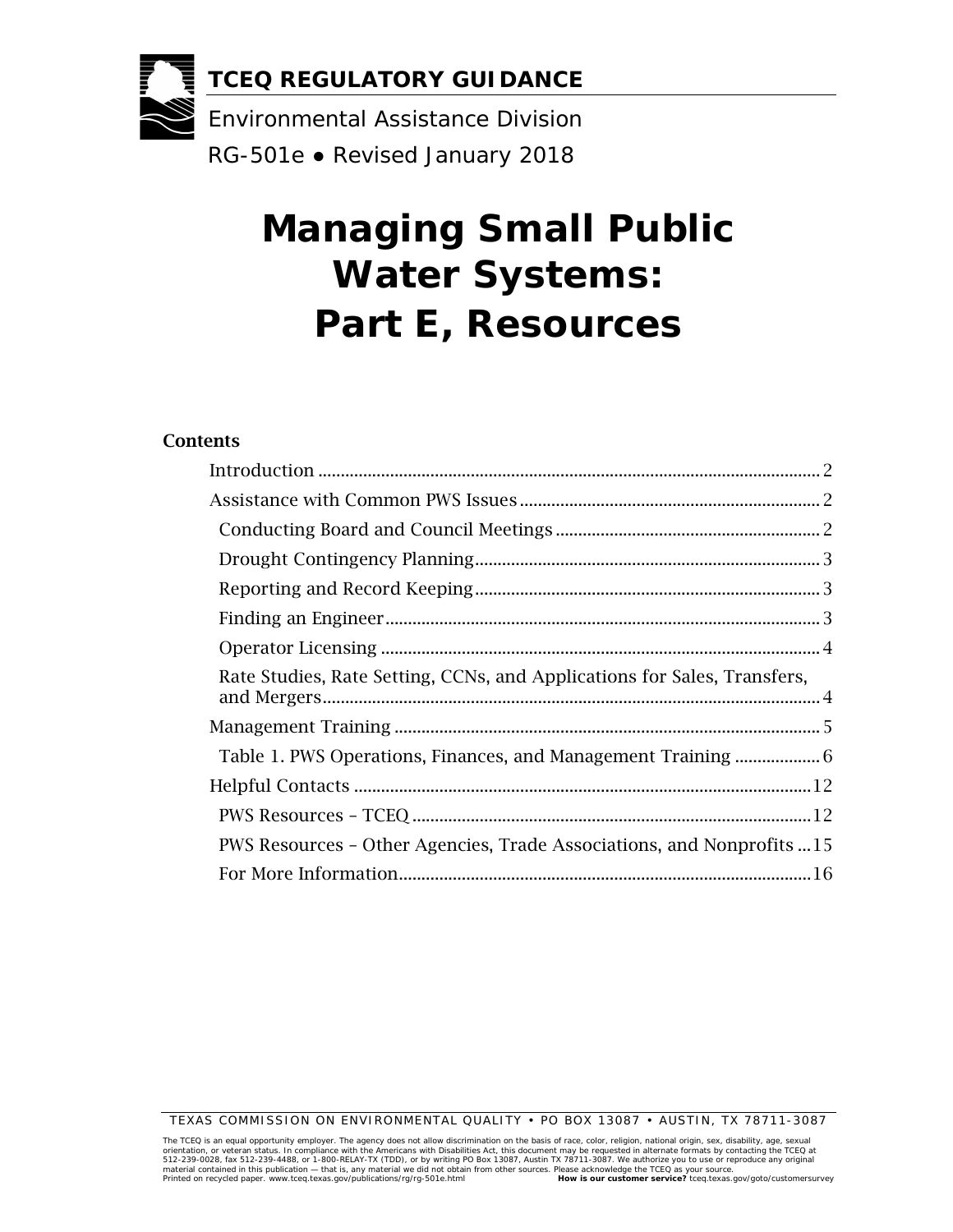## <span id="page-1-0"></span>**Introduction**

This publication is Part E of a five-part series *Managing Small Public Water Systems* (TCEQ publication RG-501). Part E lists resources to help you develop and use your asset-management plan, conduct everyday operations at your public water system (PWS), and identify PWS training classes and programs.

An electronic version of the series is available at the TCEQ Small Business and Local Government Assistance Section's (SBLGA) Public Water Supply Compliance Tools webpage at [<www.tceq.texas.gov/goto/help4pws>](http://www.tceq.texas.gov/goto/help4pws). If you do not have Internet access, call the SBLGA's hotline number 800-447- 2827 to request a paper copy of the complete series.

*Note*: This publication is not a substitute for the actual rules. To obtain the most current, official copy of state rules, contact the Secretary of State's office at 512-463-5561. The rules are also available online at [<www.tceq.texas.gov/goto/TAC30>](http://texreg.sos.state.tx.us/public/readtac$ext.ViewTAC?tac_view=2&ti=30).

## <span id="page-1-1"></span>**Assistance with Common PWS Issues**

Texas Water Infrastructure Coordination Committee (TWICC) is a group of local, state, and federal agencies that collaborate to identify issues with water and wastewater infrastructure and compliance, and to seek affordable, sustainable, and innovative funding strategies for the protection of public health and efficient use of government resources in Texas.

Visit the TWICC website at [<www.twicc.org>](http://www.twicc.org/) for more information about assistance that they provide.

### <span id="page-1-2"></span>**Conducting Board and Council Meetings**

Board and council member training is available through the TCEQ's Financial, Managerial, and Technical (FMT) program:

- FMT Webpage: [<www.tceq.texas.gov/drinkingwater/fmt>](https://www.tceq.texas.gov/drinkingwater/fmt).
- FMT Phone: 512-239-4691.
- FMT E-mail: [FMT@tceq.texas.gov](mailto:FMT@tceq.texas.gov)

The Attorney General's Open Government webpage at [<texasattorneygeneral.gov/og/open-government>](https://texasattorneygeneral.gov/og/open-government) provides links to information and guidance about the Public Information Act and Open Meetings Act. The Attorney General's Open Government group also has:

• Open Government Hotline at 1-877-673-6839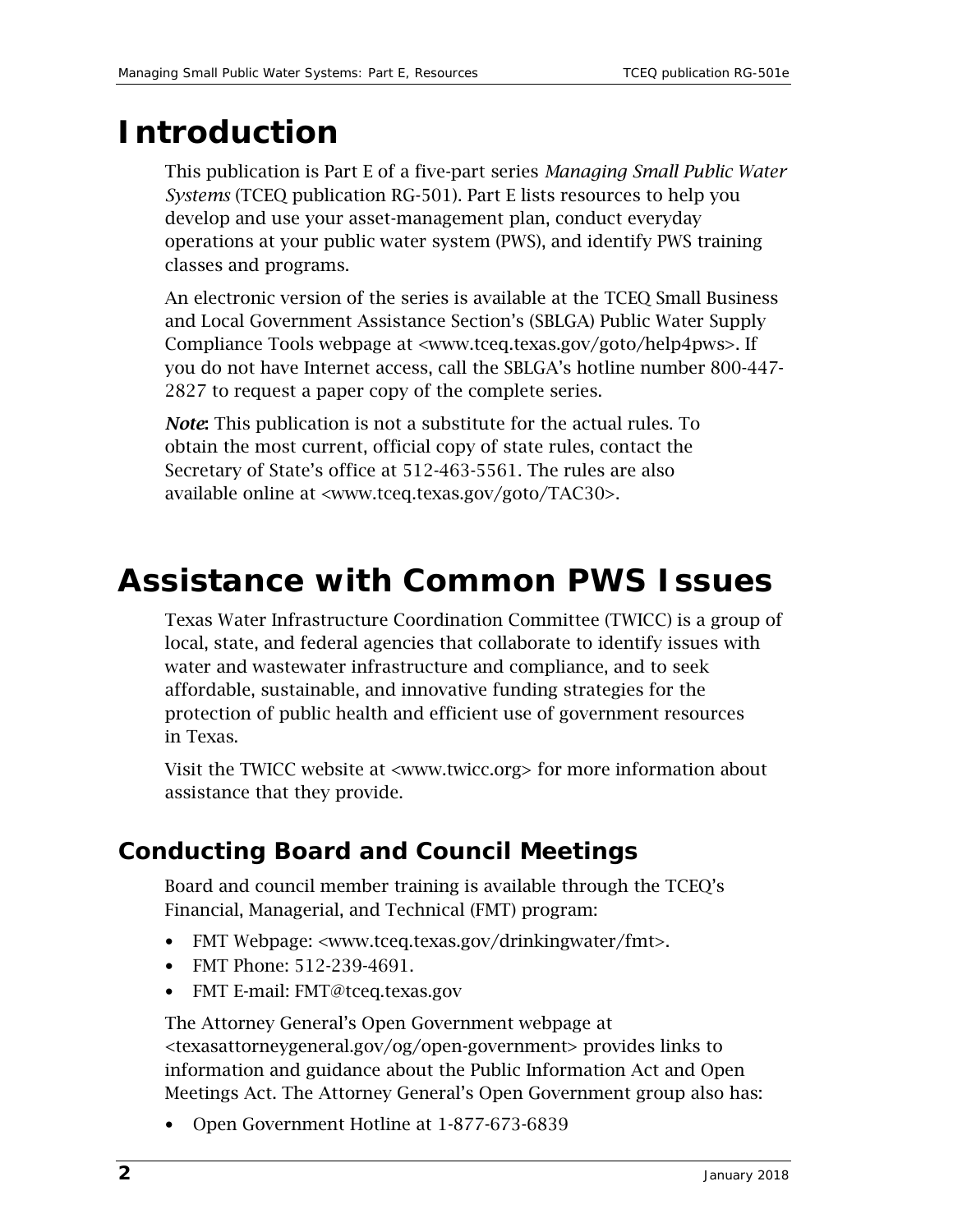- o Hotline staff can answer questions about the Public Information Act and Open Meetings Act.
- Open Government Publications, including:
	- o *Open Meetings Handbook* that provides an in-depth review of the Open Meetings Act and its interpretation. Access the most recent version of the handbook on the Attorney General's website at [<texasattorneygeneral.gov/og/open](https://texasattorneygeneral.gov/og/open-government-related-publications)[government-related-publications>](https://texasattorneygeneral.gov/og/open-government-related-publications).
- Open Government Training
	- o Open Meetings Act Training available at [<texasattorneygeneral.gov/og/oma-training>](https://texasattorneygeneral.gov/og/oma-training).
	- o Public Information Act Training at [<texasattorneygeneral.gov/og/pia-training>](https://texasattorneygeneral.gov/og/pia-training).

#### <span id="page-2-0"></span>**Drought Contingency Planning**

The TCEQ provides model drought contingency plan (DCP) forms, requirements, and information on DCP submissions.

- Go to the Model Drought Contingency Plan Forms heading on our webpage at [<www.tceq.texas.gov/goto/drought\\_plan>](http://www.tceq.texas.gov/permitting/water_rights/wr_technical-resources/contingency.html) to view example models.
	- o Use the appropriate model plan as a template to help you prepare your PWS's DCP.
- Request a copy of the *Handbook for Drought Contingency Planning for Retail Public Water Suppliers* (RG-424) by calling the TCEQ Water Supply Division at 512-239-4691, or by sending an email to the division at [<WRAP@tceq.texas.gov>](mailto:WRAP@tceq.texas.gov?subject=I%20need%20the%20-%20Handbook%20for%20Drought%20Contingency%20Planning%20for%20Retail%20Public%20Water%20Suppliers%20(RG-424)%20).

#### <span id="page-2-1"></span>**Reporting and Record Keeping**

Refer to the table Monitoring, Reporting, and Record-Keeping Requirements, in Part D of this series (*Managing Small Public Water Systems*)*,* for a detailed outline of the records and reports you must prepare for your PWS. Access Part D online at [<www.tceq.texas.gov/publications/rg/rg-501d.html>](https://www.tceq.texas.gov/publications/rg/rg-501d.html).

#### <span id="page-2-2"></span>**Finding an Engineer**

- If you receive funding from a state or federal agency, contact that agency to find out what their requirements are before hiring an engineer.
- Contact other PWSs in your area and ask them what engineer they use and if they are satisfied with their work.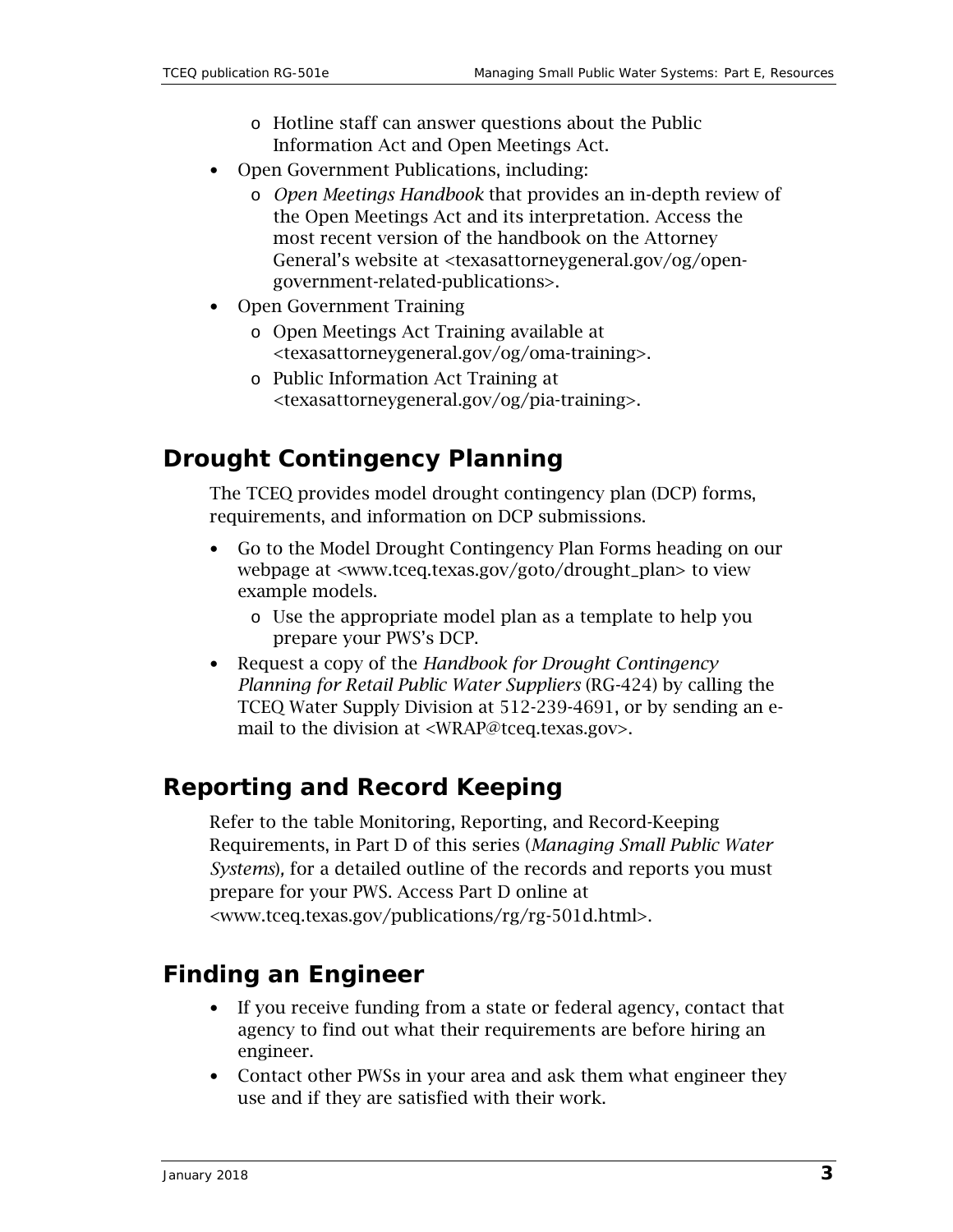- Look in the phone book for civil engineers. Call and ask them about their experience with PWSs.
- Contact a registered professional engineer listed on the State Board of Registration for Professional Engineers' website at [<www.tbpe.state.tx.us/>](http://www.tbpe.state.tx.us/).
- Look for a firm experienced with the TCEQ's design rules for water systems in 30 TAC 290, Subchapter D.
- Call the TCEQ's Plan and Technical Review Section at 512-239- 4691 with engineering questions.

### <span id="page-3-0"></span>**Operator Licensing**

- Find out how to become a licensed PWS operator on the TCEQ's Water Systems Operators webpage at [<www.tceq.texas.gov/licensing/licenses/waterlic>](http://www.tceq.texas.gov/licensing/licenses/waterlic).
- Review our webpage Public Water System Operators: What Applicants for Licensing Need to Know webpage at [<www.tceq.texas.gov/licensing/licenses/waterworksntk>](http://www.tceq.texas.gov/licensing/licenses/waterworksntk).
- Check your credit hours on our TCEQ Search Licensing or Registration Information webpage at [<www2.tceq.texas.gov/lic\\_dpa/>](http://www2.tceq.texas.gov/lic_dpa/).
- Renew your license using the TCEQ's TCEQ Occupational License and Registration Online Renewal webpage at [<www.tceq.texas.gov/goto/renew>](http://www.tceq.texas.gov/goto/renew).
- Renew your license on paper by contacting the TCEQ Licensing Section at [<LICENSES@tceq.texas.gov>](mailto:LICENSES@tceq.texas.gov?subject=Paper%20renewal%20request%20-%20please%20send%20renewal%20application) or phone 512-239-6133 to request a hard copy of the renewal application.
- Find TCEQ approved water operator courses and training providers on our Training Providers for Occupational Licensing webpage at [<www.tceq.texas.gov/goto/training>](https://www.tceq.texas.gov/goto/training). Under the heading "Search by License Category" on this webpage, select "Water Operators" to view PWSs training.

#### <span id="page-3-1"></span>**Rate Studies, Rate Setting, CCNs, and Applications for Sales, Transfers, and Mergers**

For help with conducting rate studies, rate setting, certificates of convenience and necessity (CCNs), and applications for sales, transfers, or mergers, contact the Public Utility Commission of Texas' Water Utilities Division at 512-936-7405.

The PUC's publication *Utili-Facts* explains types of assistance available and how to get assistance. For more information about this program go to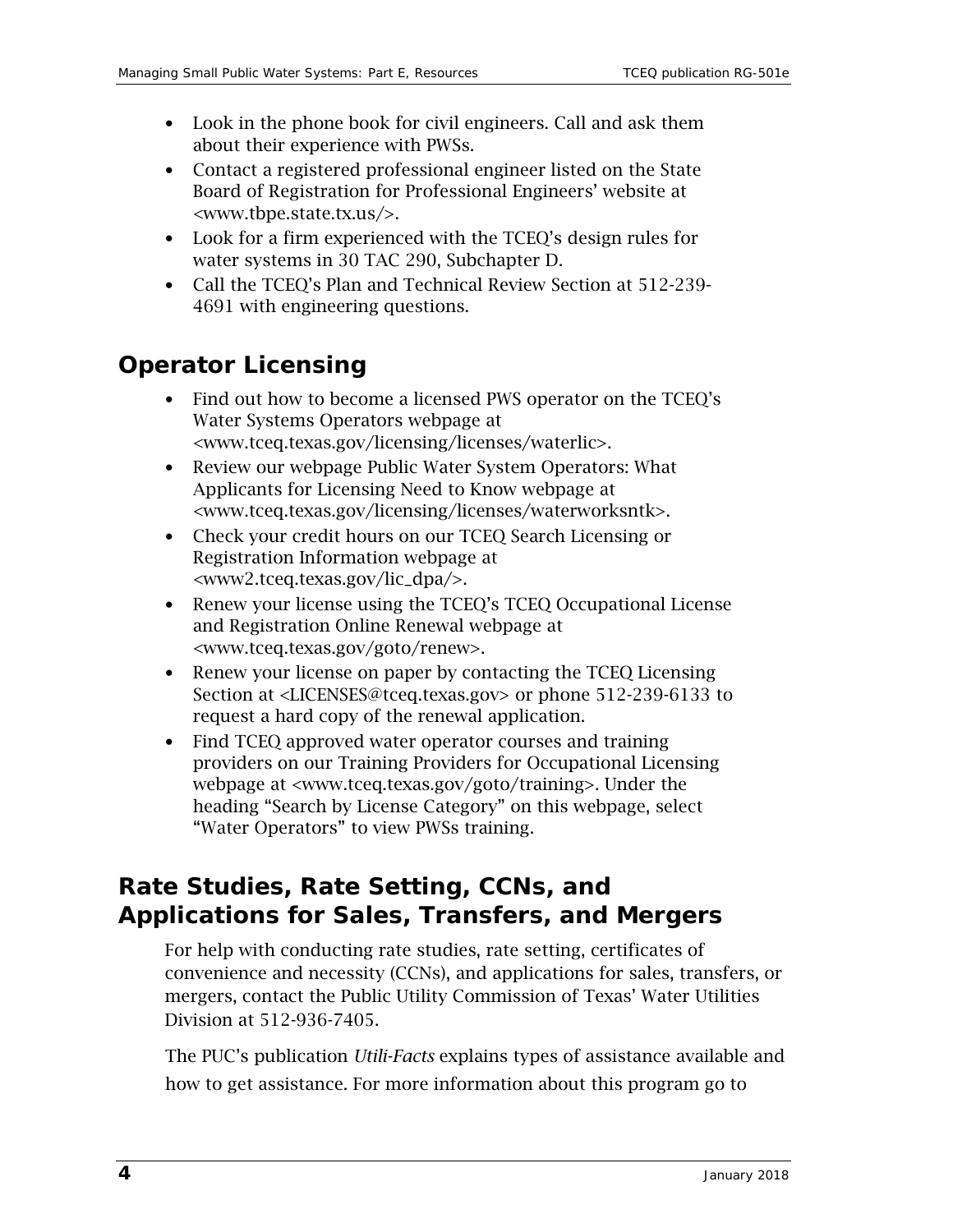[<www.puc.texas.gov/consumer/facts/factsheets/waterfacts/UtilityOnsiteA](http://www.puc.texas.gov/consumer/facts/factsheets/waterfacts/UtilityOnsiteAssistance.pdf) [ssistance.pdf>](http://www.puc.texas.gov/consumer/facts/factsheets/waterfacts/UtilityOnsiteAssistance.pdf) or call the PUC's Water Utility Division at 512-936-7405.

### <span id="page-4-0"></span>**Management Training**

Running a PWS requires a variety of financial, managerial, and technical skills. Water system managers, including council members, mayors, public works directors, and board members can benefit from training to learn about the importance of their jobs overseeing and managing a public water system and the basics on how their public water system gets, treats, and distributes water.

Use Table 1 to find training specific to PWS operations, finances, and management.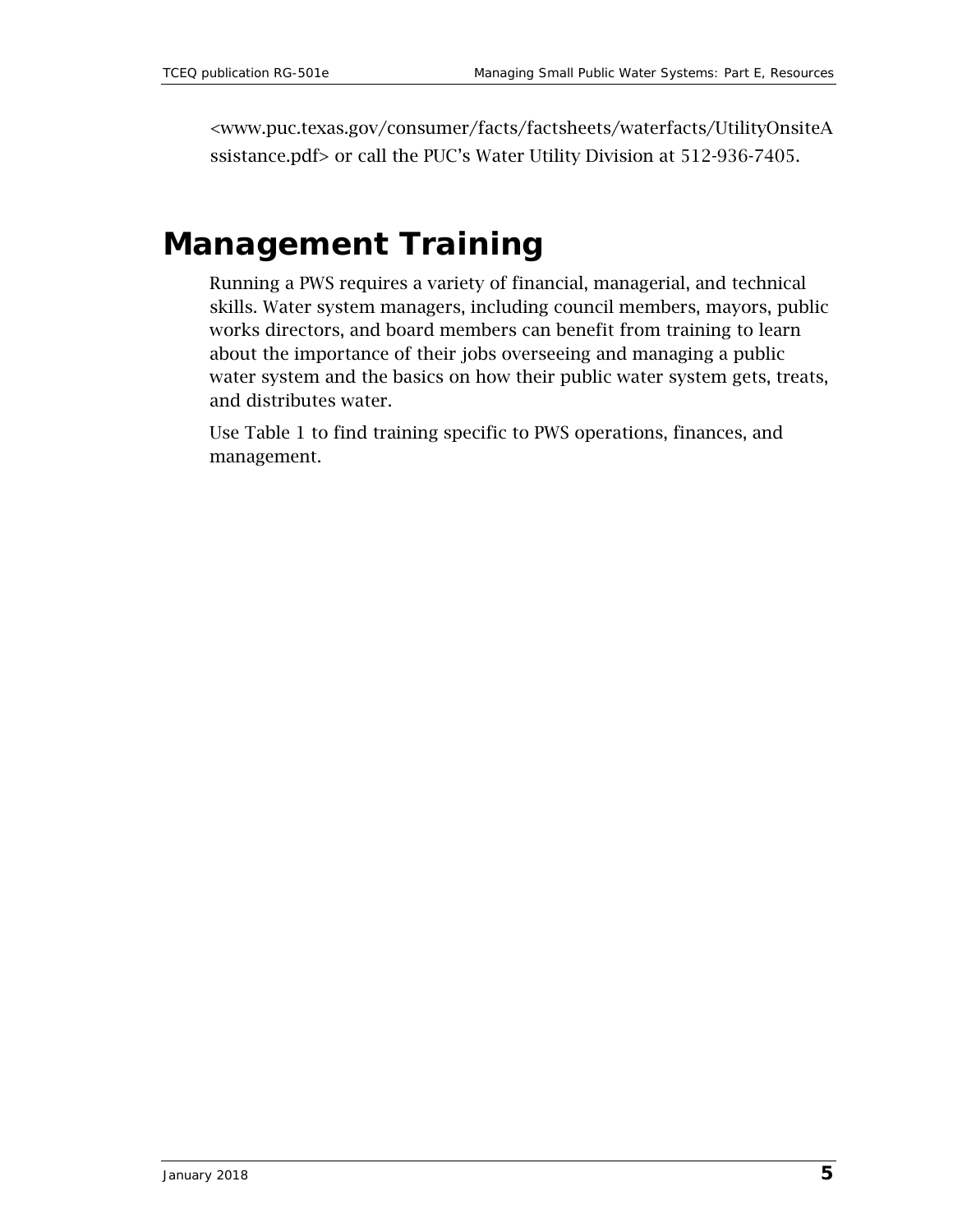Managing Small Public Water Systems: Resources

#### **Table 1. PWS Operations, Finances, and Management Training**

This table is intended to help managers of water systems, including city council members, mayors, public works directors, and board members find training specific to running a PWS.

<span id="page-5-0"></span>

| Provider                                                                                                                  | Program                          | <b>Program URL</b>                                                                                                                                                                                                           |                                                                                                                          | <b>Program Contact</b> PWS Specific Courses and Topics Offered                                                                                                                                                                                                                                 |
|---------------------------------------------------------------------------------------------------------------------------|----------------------------------|------------------------------------------------------------------------------------------------------------------------------------------------------------------------------------------------------------------------------|--------------------------------------------------------------------------------------------------------------------------|------------------------------------------------------------------------------------------------------------------------------------------------------------------------------------------------------------------------------------------------------------------------------------------------|
| American<br>Management<br>Association                                                                                     | General<br>Management<br>Courses | www.amanet.org/training/li 877-566-9441<br>ve-online-seminars.aspx                                                                                                                                                           |                                                                                                                          | Online communication, management, business, and<br>financial-planning courses.                                                                                                                                                                                                                 |
| American Water<br><b>Works Association Management</b><br>(AWWA)<br>and<br>Water<br>Environment<br><b>Federation</b> (WEF) | <b>Utility</b><br>Conference     | www.awwa.org/conferen AWWA Conferences<br>ces-<br>education/conferences/<br>utility-management.aspx ut-us/contact-<br>www.wef.org/events/con us.aspx?Regarding=<br>ferences/upcoming-<br>conferences/utility-<br>management/ | and Events Group at $\vert_{\bullet}$<br><www.awwa.org abo<br="">Conferences&amp;SubCo<br/>nf=General&gt;</www.awwa.org> | Business-practice optimization<br>Utility benchmarking<br>Customer and stakeholder service, analytics, and<br>engagement<br>Employee development and succession planning<br>Leadership and management development<br>Budget, finance, accounting, rates<br>Legal, regulatory, political issues |

**Table 1. PWS Operations, Finances, and Management Training**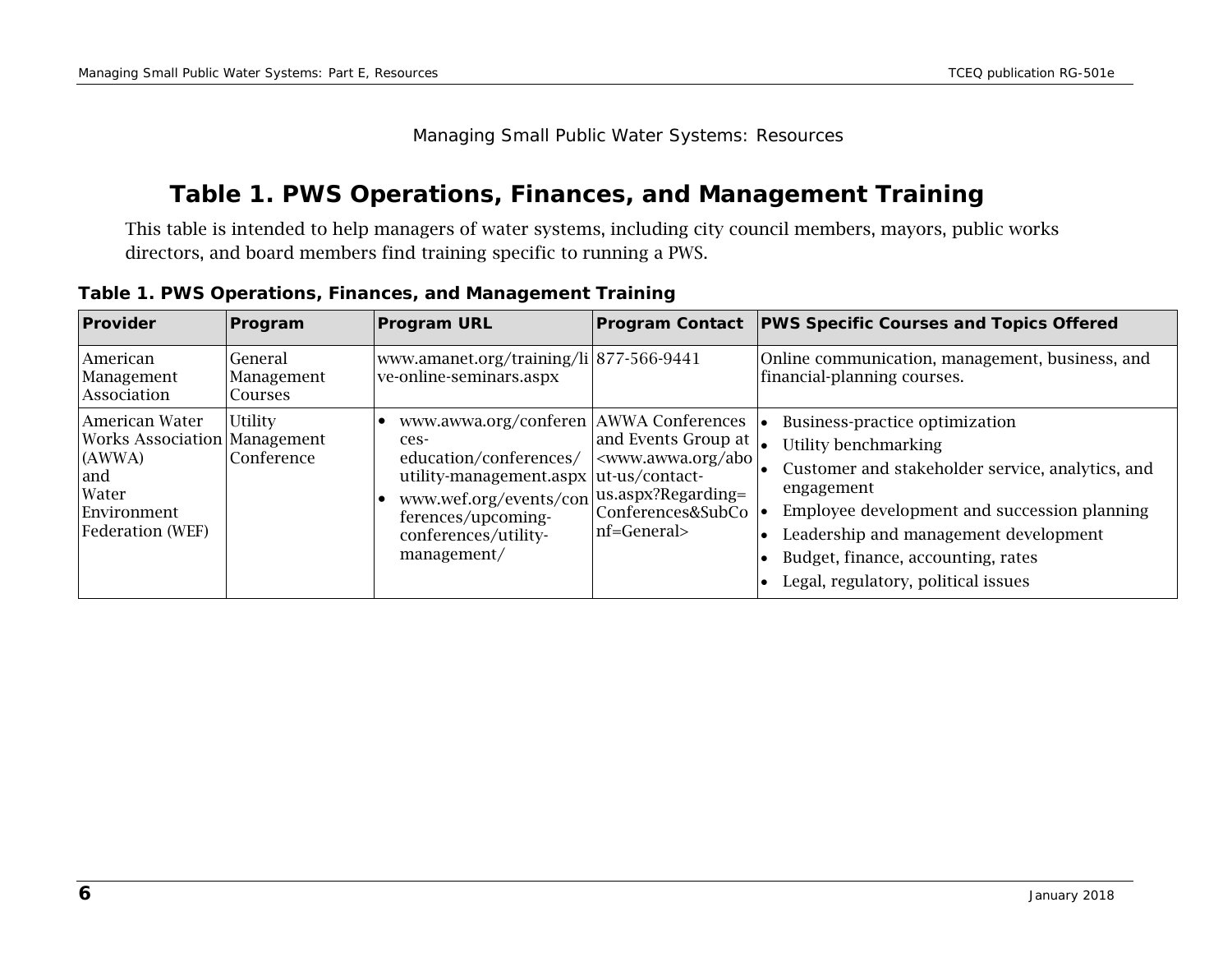| Provider    | Program                                          | <b>Program URL</b>                                                                                     | <b>Program Contact</b>                                                                                                                            | <b>PWS Specific Courses and Topics Offered</b>                                                                                                                                                                                                                                                                                                                                                                                                                                                                                                                                                                               |  |
|-------------|--------------------------------------------------|--------------------------------------------------------------------------------------------------------|---------------------------------------------------------------------------------------------------------------------------------------------------|------------------------------------------------------------------------------------------------------------------------------------------------------------------------------------------------------------------------------------------------------------------------------------------------------------------------------------------------------------------------------------------------------------------------------------------------------------------------------------------------------------------------------------------------------------------------------------------------------------------------------|--|
| <b>AWWA</b> | <b>AWWA Annual</b><br>Conference &<br>Exposition | www.awwa.org/conferences AWWA Conferences<br>education/conferences/ann<br>ual-conference.aspx          | and Events Group at<br><www.awwa.org abo<br="">ut-us/contact-<br/>us.aspx?Regarding=<br/>Conferences&amp;SubCo<br/>nf=General&gt;.</www.awwa.org> | Public Officials Program -specialized courses<br>covering the basics of water treatment and<br>distribution, governance, and finance/asset<br>management:<br>1. Introduction to Water and Sewer Operating<br>Environments<br>2. Water and Sewer Infrastructure, Operations,<br>and Maintenance<br>3. Financing Your Water and Sewer Utility for the<br>Future<br>Field Operators' Day - sessions with a focus on<br>operator interest.<br>Professional Program - including:<br>1. Transformational Water Utility Leadership<br>Stakeholder Engagement & Communication<br>2.<br>3. Project, Infrastructure & Asset Management |  |
| <b>AWWA</b> | Conferences and<br>Education                     | education.aspx                                                                                         | program webpage.                                                                                                                                  | www.awwa.org/conferences Registration through Conferences, seminars, distance learning - including<br>online courses and webinars on:<br><b>Environmental issues</b><br>Infrastructure<br>I۰<br>Operations and management<br>Utility sustainability<br>lo<br>Public involvement and affairs<br>Security and emergency preparedness<br>Stakeholder communication<br>Succession planning                                                                                                                                                                                                                                       |  |
| <b>AWWA</b> | <b>Small Systems</b><br><b>Training</b>          | www.awwa.org/resources-<br>tools/water-<br>knowledge/small-<br>systems/small-systems-<br>training.aspx | Kami Johle Butt at<br>kbutt@awwa.org or<br>303.347.6234.                                                                                          | Free technical, financial, and managerial training<br>available to help small PWSs. Program includes an<br>annual Texas workshop, webinars, and self-paced<br>online eLearning courses.                                                                                                                                                                                                                                                                                                                                                                                                                                      |  |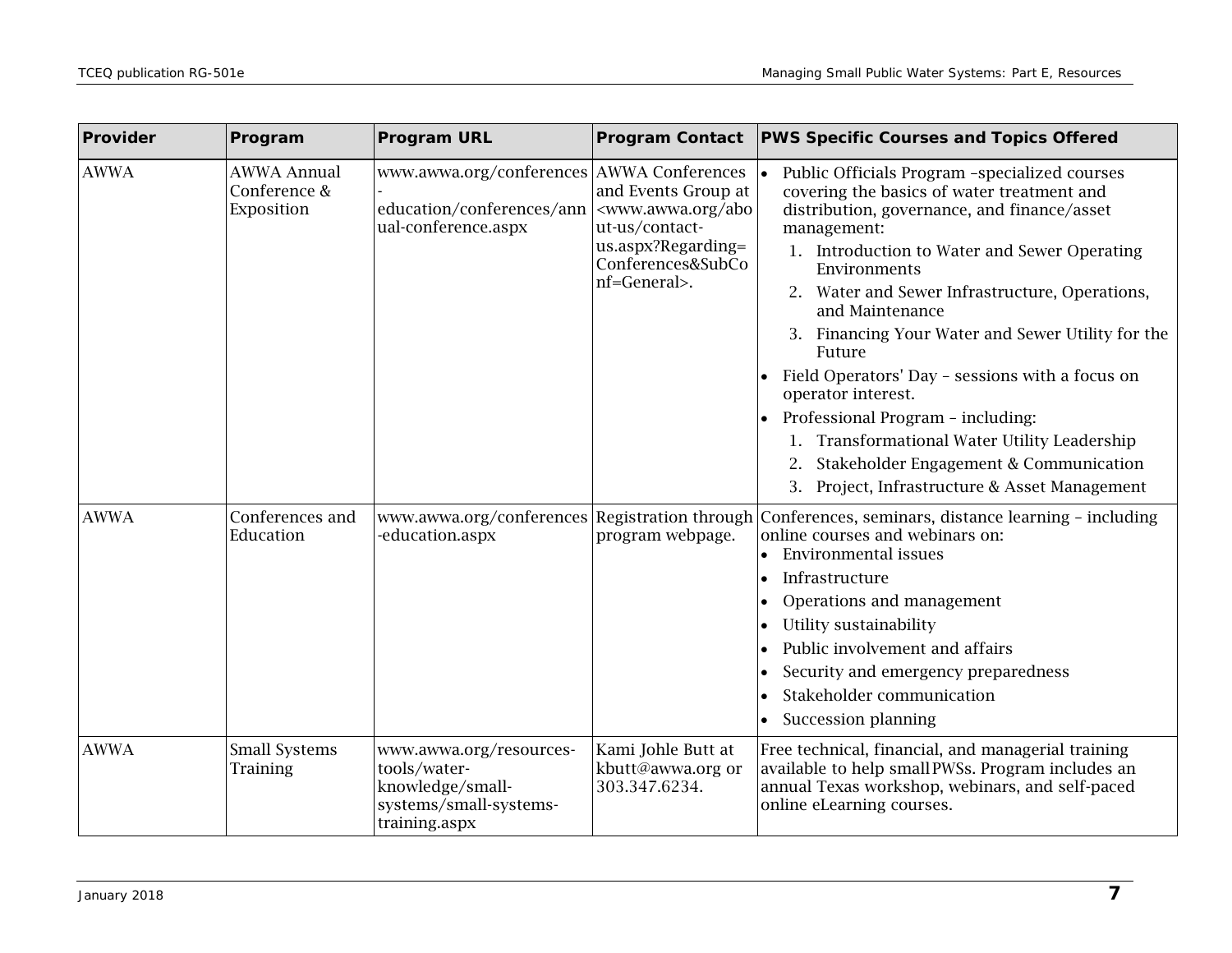| Provider                                                                                                                  | Program                                                                             | <b>Program URL</b>                                                                                 | <b>Program Contact</b>                                        | <b>PWS Specific Courses and Topics Offered</b>                                                                                                                                                                                                                                                                                                                                                                                                                           |  |
|---------------------------------------------------------------------------------------------------------------------------|-------------------------------------------------------------------------------------|----------------------------------------------------------------------------------------------------|---------------------------------------------------------------|--------------------------------------------------------------------------------------------------------------------------------------------------------------------------------------------------------------------------------------------------------------------------------------------------------------------------------------------------------------------------------------------------------------------------------------------------------------------------|--|
| <b>CU RCAP</b>                                                                                                            | Communities<br><b>Unlimited - RCAP</b>                                              | www.communitiesu.org/                                                                              | Harold Hunter<br>903-261-9161<br>Mark Pearson<br>512-284-3000 | Utilities training for managers, board members,<br>decision makers, and staff members.                                                                                                                                                                                                                                                                                                                                                                                   |  |
| Environmental<br><b>Protection Agency</b><br>(EPA)                                                                        | Drinking Water<br><b>Training</b>                                                   | www.epa.gov/dwreginfo/dr  N/A - see EPA's<br>inking-water-training                                 | Drinking Water<br>Training webpage.                           | Training opportunities for water professionals.<br>Small Systems Webinar Series: a monthly webinar<br>series to communicate EPA's current small systems<br>research as well as implementation information<br>and resources.<br>Resilience Training and Exercises for Drinking<br>Water and Wastewater Utilities.                                                                                                                                                         |  |
| <b>EPA</b>                                                                                                                | Asset<br>Management 101<br>- Basics for Small<br>Water and<br>Wastewater<br>Systems | www.epa.gov/sites/product   N/A - see EPA's<br>ion/files/2015-<br>10/documents/assetmgt10<br>1.pdf | Drinking Water<br>Training webpage.                           | This online presentation covers the basics of asset<br>management for small water and wastewater systems.                                                                                                                                                                                                                                                                                                                                                                |  |
| <b>Texas</b><br>Commission on<br>Environmental<br>Quality (TCEQ)<br>and Texas Rural<br><b>Water Association</b><br>(TRWA) | Financial,<br>Managerial, and<br>Technical (FMT)<br>program                         | www.tceq.texas.gov/drinkin   Phone: 512-239-<br>gwater/fmt                                         | 4691<br>E-mail:<br>FMT@tceq.texas.gov                         | Funded by the TCEQ through a contract with TRWA,<br>the program offers free financial, managerial, and<br>technical assistance to help PWSs comply with<br>regulations, including:<br>Consolidation<br>Rate studies and rate change applications<br>$\bullet$<br>Funding sources<br>٠<br>Completing TCEQ reports<br>$\bullet$<br>Disinfection requirements<br>٠<br>Monitoring plan<br>٠<br>Operation and maintenance manual<br>Tariff amendment<br>Board member training |  |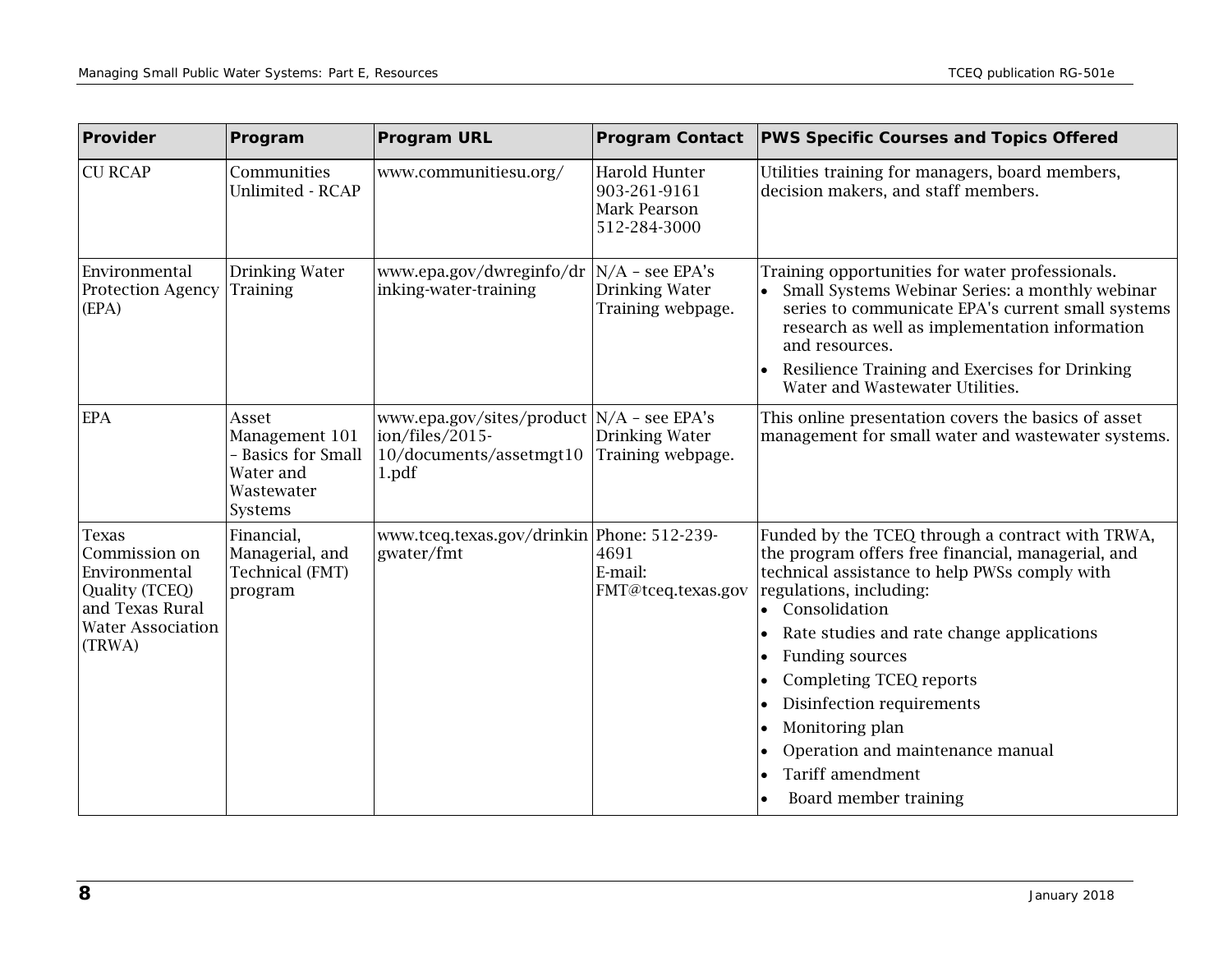| Provider                                                       | Program                                    | <b>Program URL</b>                                                                            |                  | Program Contact   PWS Specific Courses and Topics Offered                                                                                                                                                                                                                                                                                                                                                                                                                                                                                                                                                                                                                                                                                                                                                          |
|----------------------------------------------------------------|--------------------------------------------|-----------------------------------------------------------------------------------------------|------------------|--------------------------------------------------------------------------------------------------------------------------------------------------------------------------------------------------------------------------------------------------------------------------------------------------------------------------------------------------------------------------------------------------------------------------------------------------------------------------------------------------------------------------------------------------------------------------------------------------------------------------------------------------------------------------------------------------------------------------------------------------------------------------------------------------------------------|
| <b>TCEQ</b>                                                    | Public Drinking<br><b>Water Conference</b> | www.tceq.texas.gov/drinkin 512-239-4691<br>gwater/pdwevents                                   |                  | This free two-day conference provides information<br>and tools for PWSs operators, including exhibits and<br>presentations on funding and other management<br>issues.                                                                                                                                                                                                                                                                                                                                                                                                                                                                                                                                                                                                                                              |
| <b>TCEQ</b>                                                    | Environmental<br>Trade Fair                | www.tceq.texas.gov/p2/eve Registration through<br>nts                                         | program webpage. | Texas' premier environmental education forum<br>featuring exhibits and presentations on various topics<br>of interest to regulated entities, including small PWSs.                                                                                                                                                                                                                                                                                                                                                                                                                                                                                                                                                                                                                                                 |
| <b>Texas Engineering</b><br><b>Extension Service</b><br>(TEEX) | Certificate<br>Programs                    | teex.org/Pages/Course-<br>Catalog.aspx?catID=601≤<br>vel=1&catName=Certificate<br>%20Programs | 800-723-3811     | <b>Certified Water Professional</b><br>Water Utility Certificate - Water Maintenance Tech<br>Water Utility Certificate - Water Operator                                                                                                                                                                                                                                                                                                                                                                                                                                                                                                                                                                                                                                                                            |
| <b>TEEX</b>                                                    | On Site Training                           | teex.org/Pages/class-<br>calendar.aspx                                                        | 800-723-3811     | Offers training events throughout Texas.<br>From the webpage at <teex.org class-<br="" pages="">calendar.aspx&gt;, filter by program to<br/>"water/wastewater" and by state to Texas to view PWS<br/>topics, which have included:<br/><b>Basic Water Works Operations</b><br/><b>Chlorinator Maintenance</b><br/>Disaster Management for Water and Wastewater<br/><b>Utilities</b><br/>Groundwater and Surface Water Production<br/>Instructional Design and Evaluation<br/><math display="inline">\bullet</math><br/>Pump and Motor Maintenance<br/><math display="inline">\bullet</math><br/><b>Water Distribution</b><br/><math display="inline">\bullet</math><br/><b>Water Laboratory</b><br/><b>Water Utilities Calculations</b><br/>Water Utilities Management<br/><b>Water Utilities Safety</b></teex.org> |
| <b>TEEX</b>                                                    | <b>Online Training</b>                     | teex.org/Pages/Program.as<br>px?catID=199&courseTitle=<br><b>Online Courses</b>               | 800-723-3811     | Online offerings for PWSs include:<br>Applied Math - Hydraulics<br>$\bullet$<br><b>PWS Security</b><br>$\bullet$<br><b>Water Operator Test Preparation</b>                                                                                                                                                                                                                                                                                                                                                                                                                                                                                                                                                                                                                                                         |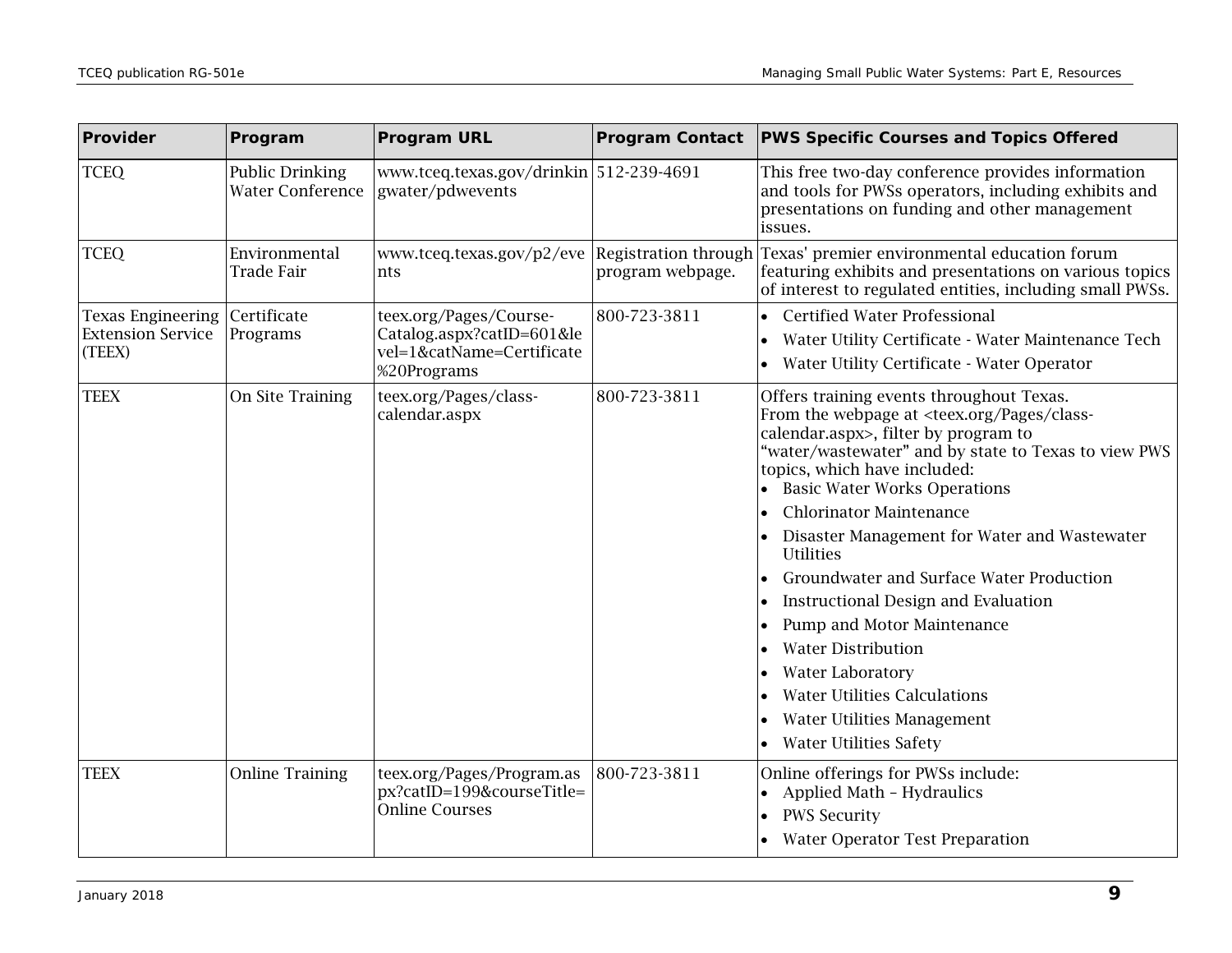| Provider    | Program                              | <b>Program URL</b>                                                                         | <b>Program Contact</b>                                                                                       | <b>PWS Specific Courses and Topics Offered</b>                                                                                                                                                                                                                                                                                                                                                                                                                                                                                                    |
|-------------|--------------------------------------|--------------------------------------------------------------------------------------------|--------------------------------------------------------------------------------------------------------------|---------------------------------------------------------------------------------------------------------------------------------------------------------------------------------------------------------------------------------------------------------------------------------------------------------------------------------------------------------------------------------------------------------------------------------------------------------------------------------------------------------------------------------------------------|
| <b>TEEX</b> | <b>Water Technology</b>              | teex.org/Pages/Class.aspx?<br>course=WWW007&courseTi<br>tle=Water%20Technology             | <b>OSHA Training</b><br><b>Institute Education</b><br>Center<br>800-723-3811<br>Email:<br>itsi@teex.tamu.edu | 40-hour course helps participants prepare for the<br>Class A water exam and provides operational<br>guidance associated with construction and<br>maintenance of water systems, including:<br><b>Basic water</b><br>Water distribution<br>$\bullet$<br>Customer service inspection<br>Groundwater production<br>$\bullet$<br>Surface water production I<br>٠<br>Surface water production II<br>Water lab<br>Safety<br>Confined space entry<br>Pump and motor maintenance<br>Chlorinator maintenance<br>Valve and hydrant maintenance<br>Management |
| <b>TEEX</b> | <b>Water Utilities</b><br>Management | teex.org/Pages/Class.aspx?<br>course=WWW280&courseTi<br>tle=Water+Utilities+Manage<br>ment | <b>OSHA Training</b><br>Institute Education<br>Center<br>800-723-3811<br>Email:<br>itsi@teex.tamu.edu        | 20-hours course provides information about proper<br>management of water utility management, including:<br><b>Budget and finance</b><br>$\bullet$<br>Functions of management<br>Interacting with governing bodies<br>Planning for growth<br>Reporting<br>$\bullet$<br>Security<br>٠<br>Emergency response plans<br>Using engineers                                                                                                                                                                                                                |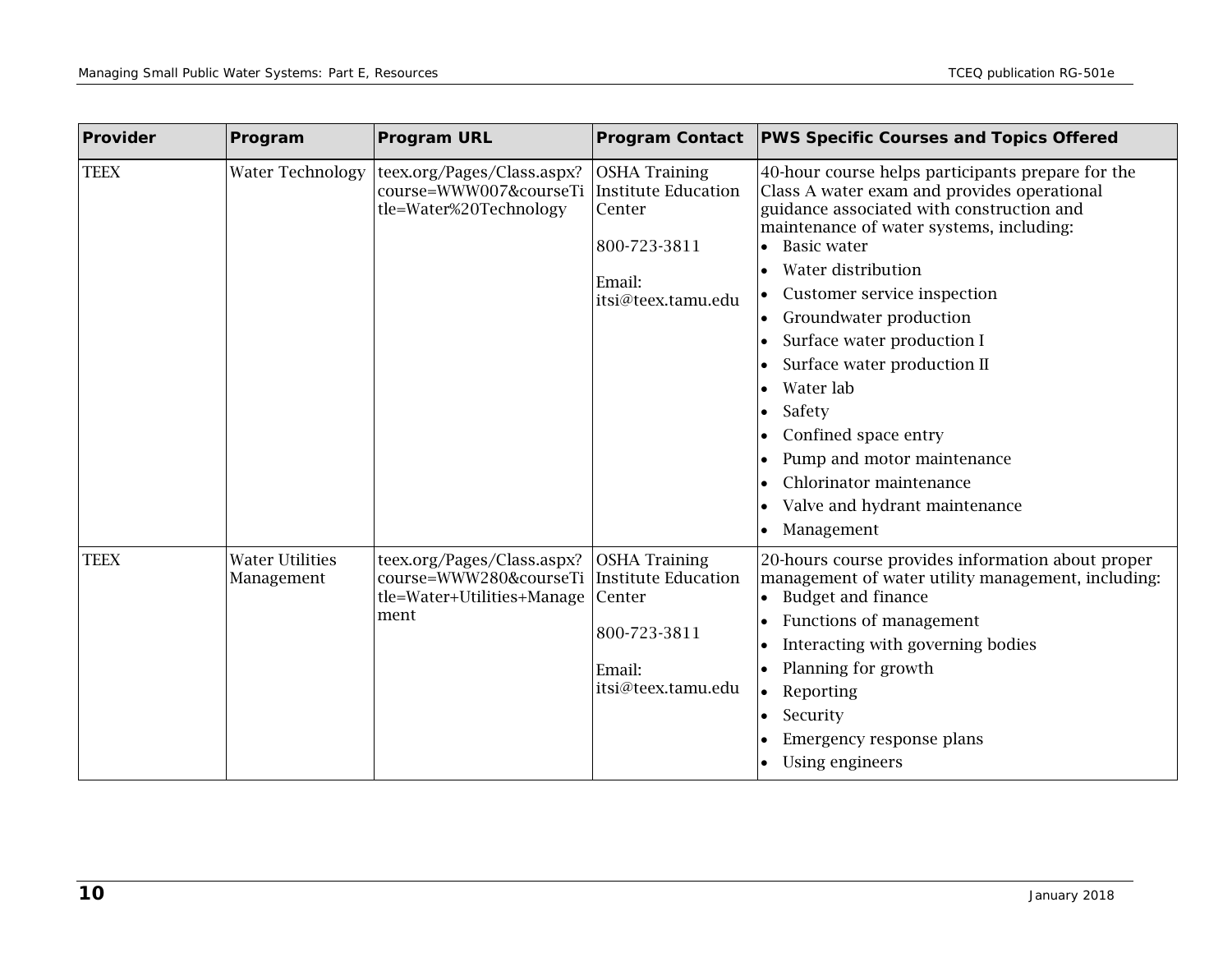| Provider                                                                     | Program                                                           | <b>Program URL</b>                                                 | <b>Program Contact</b>              | <b>PWS Specific Courses and Topics Offered</b>                                                                                                                                                                                                    |  |
|------------------------------------------------------------------------------|-------------------------------------------------------------------|--------------------------------------------------------------------|-------------------------------------|---------------------------------------------------------------------------------------------------------------------------------------------------------------------------------------------------------------------------------------------------|--|
| <b>TRWA</b>                                                                  | Conferences                                                       | www.trwa.org/?page=182                                             | 512-472-8591                        | TRWA provides conferences throughout the year,<br>topics include:<br>• Distribution Water Quality<br>Innovative Approaches to Water Resource<br><b>Challenges in Texas</b>                                                                        |  |
| <b>TRWA</b>                                                                  | Classroom<br>Training                                             | www.trwa.org/events/event   512-472-8591<br>list.asp_              |                                     | <b>Basic Water Work Operations</b><br>$\bullet$<br><b>Chlorinator Maintenance</b><br>$\bullet$<br>Groundwater and Surface Water Production<br><b>Equipment Maintenance</b><br>٠<br><b>Water Distribution</b><br><b>Water Utility Calculations</b> |  |
| <b>TRWA</b>                                                                  | <b>Online Training</b>                                            | www.trwa.org/?page=59                                              | 512-472-8591                        | <b>Basic Water Works Operations</b><br><b>Water Utility Safety</b><br>$\bullet$<br>Chlorinator Systems and Chemical Handling<br>$\bullet$<br>Pump and Motor Maintenance                                                                           |  |
| <b>TRWA</b>                                                                  | Public Funds<br><b>Information Act</b><br><b>Training</b>         | trwa.site-<br>ym.com/events/EventDetail<br>s.aspx?id=850371&group= | 512-472-8591                        | 6-hour initial course<br>$\bullet$<br>4-hour renewal course                                                                                                                                                                                       |  |
| <b>TRWA</b>                                                                  | <b>Water University</b><br>Utility<br>Management<br>Certification | trwa.site-ym.com/?page=61   512-472-8591                           |                                     | Webpage contains information about the Utility<br>Management Certification program and includes:<br>Online application<br>$\bullet$<br><b>Study Guide</b><br>٠<br><b>Utility Management Certification Exam</b>                                    |  |
| <b>Texas Water</b><br>Infrastructure<br>Coordination<br>Committee<br>(TWICC) | <b>Online Resource</b>                                            | www.twicc.org/                                                     | www.twicc.org/cont<br>act/index.asp | TWICC holds periodic workshops to provide<br>information on funding for water and wastewater<br>systems along with other subjects.                                                                                                                |  |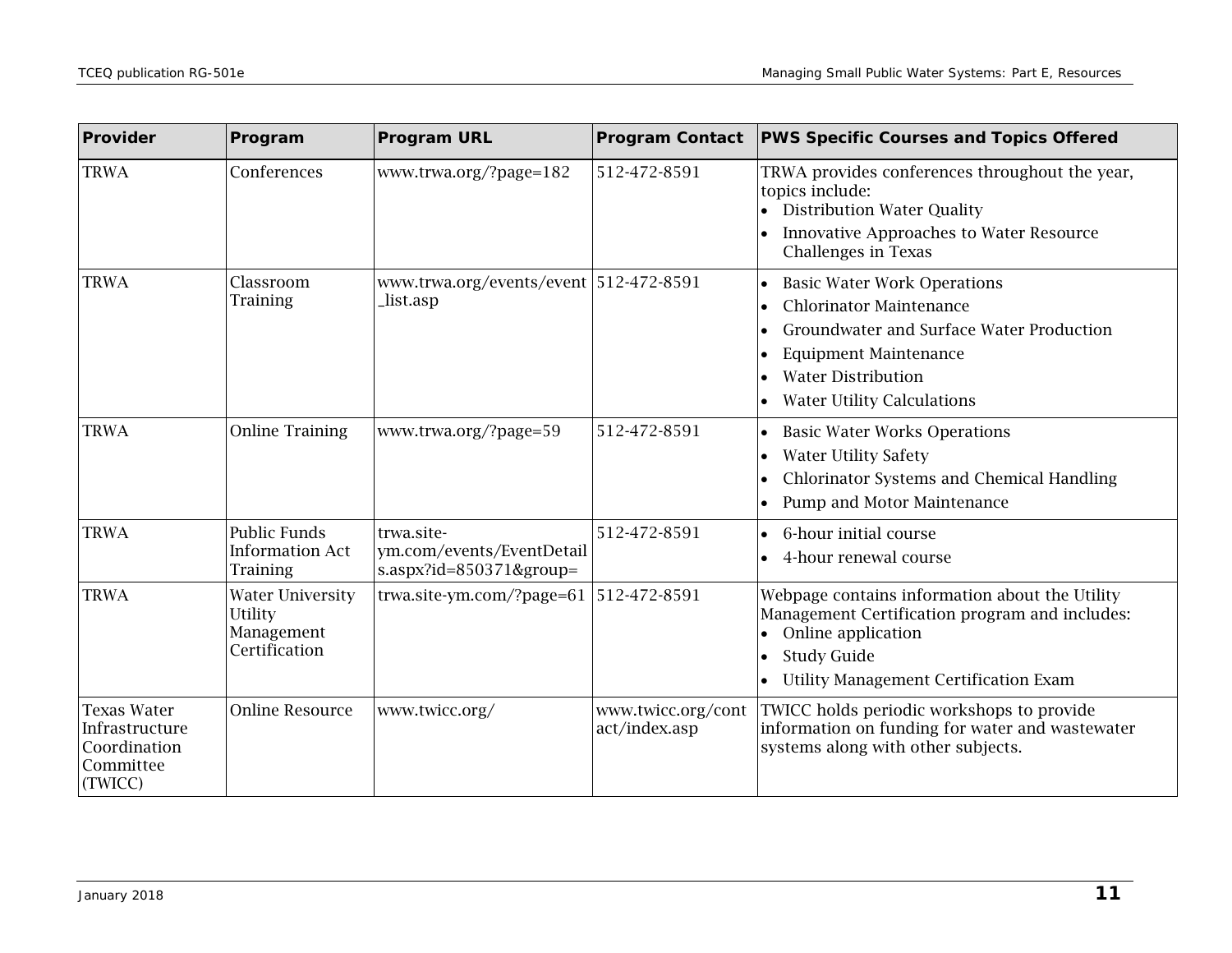## **Helpful Contacts**

#### **PWS Resources – TCEQ**

Table 2 provides a comprehensive list of contact information for the TCEQ programs that may be helpful for PWS planning and management.

|  |  |  | Table 2. Contact Information for TCEQ Resources |
|--|--|--|-------------------------------------------------|
|--|--|--|-------------------------------------------------|

<span id="page-11-1"></span><span id="page-11-0"></span>

| <b>TCEQ Program</b>                                           | What We Offer                                                                                                                                                                                                                                                                                                  | Phone (e-mail)                       | <b>Webpage(s)</b>                                                        |
|---------------------------------------------------------------|----------------------------------------------------------------------------------------------------------------------------------------------------------------------------------------------------------------------------------------------------------------------------------------------------------------|--------------------------------------|--------------------------------------------------------------------------|
| webpage                                                       | Clean Rivers Program Information about the partnership between TCEQ and<br>(crp@tceq.texas.gov)<br>regional water authorities to coordinate and conduct water<br>quality monitoring, assessment, and stakeholder<br>participation to improve the quality of surface water within<br>each river basin in Texas. |                                      | www.tceq.texas.gov/waterquality<br>/clean-rivers                         |
| Financial, Managerial,<br>and Technical<br>Assistance Program | Through a contract with skilled professionals, TCEQ offers<br>free financial, managerial, and technical assistance to help<br>public water and wastewater systems comply with<br>regulations.                                                                                                                  | 512-239-4691<br>(FMT@tceq.texas.gov) | www.tceq.texas.gov/drinkingwat<br>er/fmt                                 |
| Groundwater<br>Conservation<br>Districts webpage              | Local units of government that develop and implement<br>plans for the effective management of groundwater.                                                                                                                                                                                                     | 512-936-0817                         | www.tceq.texas.gov/groundwate<br>r/districts.html                        |
| Small Business and<br>Local Government<br>Assistance (SBLGA)  | The SBLGA provides confidential technical assistance<br>without the threat of enforcement.                                                                                                                                                                                                                     | 800-447-2827                         | TexasEnviroHelp.org<br>$\bullet$<br>www.tceq.texas.gov/goto/hel<br>p4pws |
| Operating a Public<br>Water System<br>webpage                 | Information and links to PWS resources.                                                                                                                                                                                                                                                                        | N/A                                  | www.tceq.texas.gov/drinkingwat<br>er/operating-public-water-<br>system   |
| Office of Water<br>(OOW)                                      | Oversees the design and operational requirements of all<br>public water and wastewater systems.                                                                                                                                                                                                                | 512-239-4691                         | www.tceq.texas.gov/goto/water_<br>main                                   |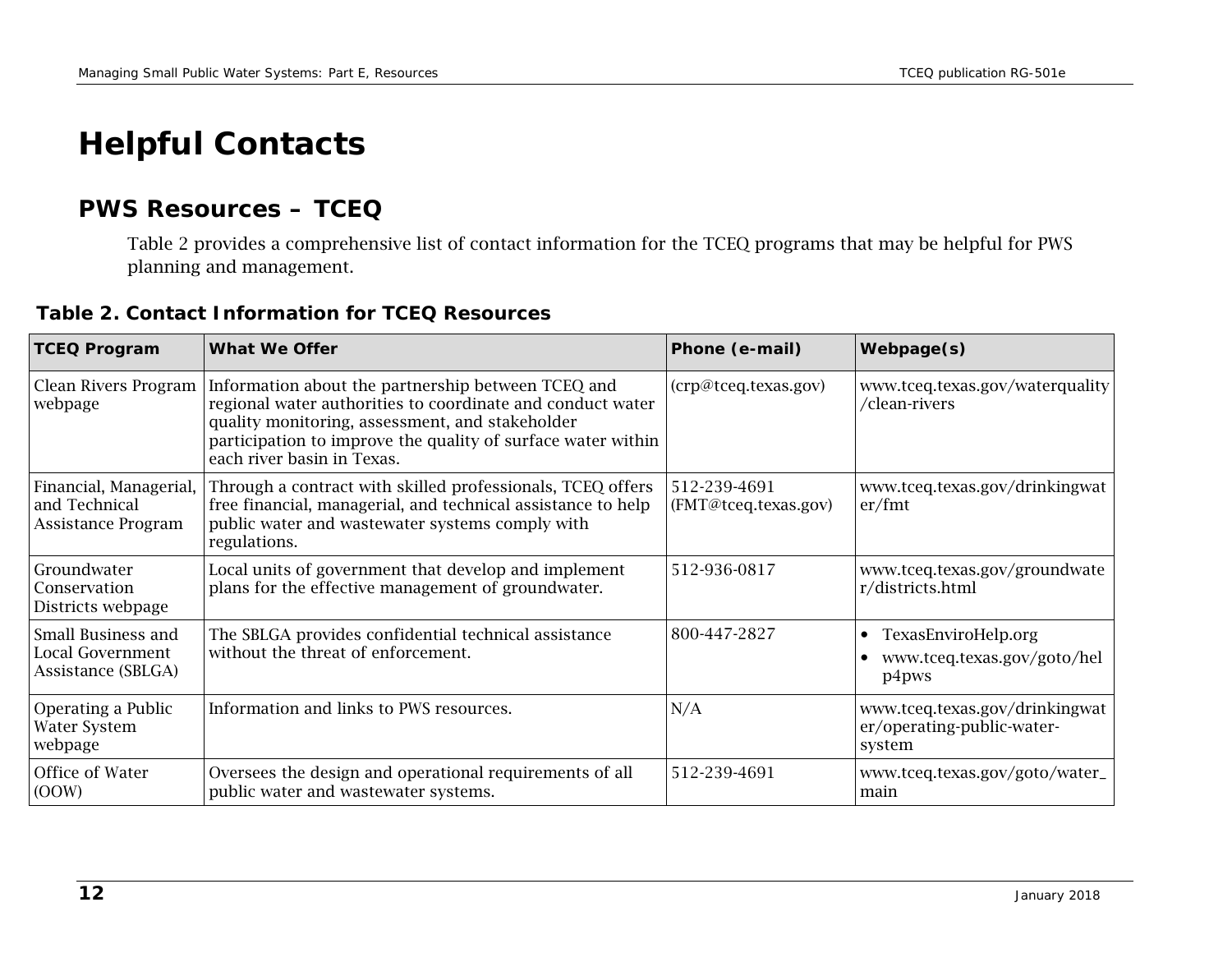| <b>TCEQ Program</b>                                                                          | <b>What We Offer</b>                                                                                                                                                                                                                                                                        | Phone (e-mail)                        | Webpage(s)                                             |
|----------------------------------------------------------------------------------------------|---------------------------------------------------------------------------------------------------------------------------------------------------------------------------------------------------------------------------------------------------------------------------------------------|---------------------------------------|--------------------------------------------------------|
| <b>OOW</b> Water<br>Availability Division -<br>Water Availability<br>Section                 | Obtain copies of DCP handbooks for different types of<br>water systems.                                                                                                                                                                                                                     | 512-239-4691<br>(WRAP@tceq.texas.gov) | www.tceq.texas.gov/permitting/<br>water_rights         |
| <b>OOW Water</b><br><b>Availability Division -</b><br><b>Water Rights</b><br>Permitting Team | If you want to get additional surface water, you will need to $ 512-239-4691$<br>fill submit a water right application.                                                                                                                                                                     |                                       | www.tceq.texas.gov/permitting/<br>water_rights         |
| <b>OOW Water Supply</b><br>Division - Drinking<br><b>Water Standards</b><br>Section          | Webpage Finding Information about Water Wells in Texas                                                                                                                                                                                                                                      | 512-239-4691                          | www.tceq.texas.gov/drinkingwat<br>er/SWAP/wells.html   |
| OOW Water Supply<br>Division - Drought<br>Team                                               | If you are experiencing water outages or having issues due<br>to drought, rules require that you report when you have<br>less than a 180-day supply of water.                                                                                                                               | 512-239-4691                          | N/A                                                    |
| <b>OOW Water Supply</b><br>Division - Plan<br><b>Review Team</b>                             | To find out more about becoming an approved water<br>hauler.                                                                                                                                                                                                                                | 512-239-4691                          | N/A                                                    |
| <b>OOW Water Supply</b><br>Division - Technical<br>Review and Oversight<br>Team              | If drought has reduced the water supply to critical levels,<br>the TCEQ may grant an alternative dead-end main flushing<br>routine on a case-by-case basis.                                                                                                                                 | 512-239-4691                          | N/A                                                    |
| <b>Watermaster Section</b><br>- Watermaster<br>Program                                       | Ensures compliance with water rights by monitoring stream 512-239-4691<br>flows, reservoir levels, and water use. Watermasters also<br>coordinate diversions and regulate reservoirs as needed to<br>prevent the wasting of water or its being used in quantities<br>beyond a user's right. | (watermaster@tceq.tex<br>as.gov)      | www.tceq.texas.gov/permitting/<br>water_rights/wmaster |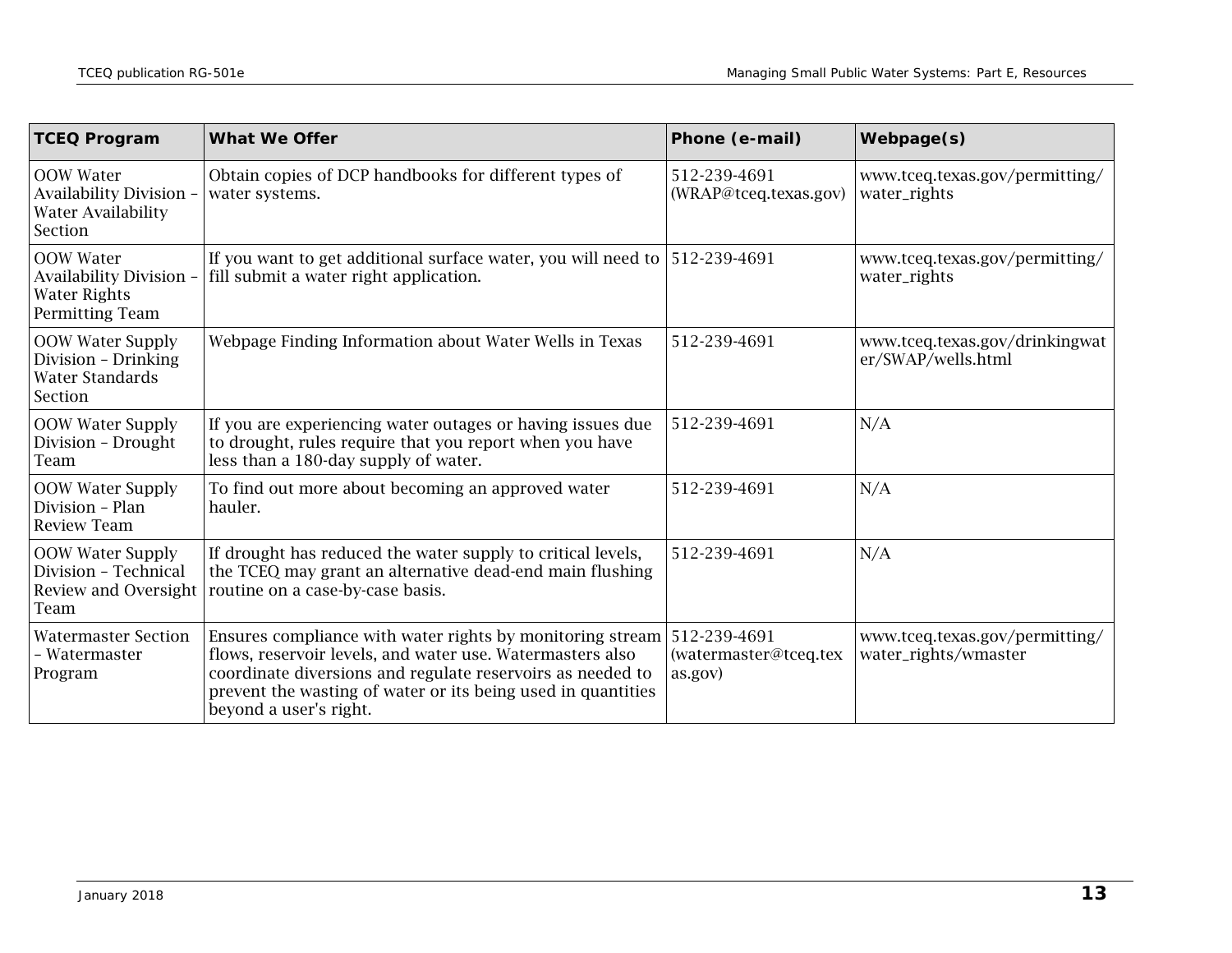| <b>TCEQ Program</b>                               | <b>What We Offer</b>                                                                                                                                                             | Phone (e-mail)                                                                                                         | <b>Webpage(s)</b>                                                                            |
|---------------------------------------------------|----------------------------------------------------------------------------------------------------------------------------------------------------------------------------------|------------------------------------------------------------------------------------------------------------------------|----------------------------------------------------------------------------------------------|
| Watermaster Program<br><b>Brazos Watermaster</b>  | Administers water rights in the Brazos River Basin below<br>and including Possum Kingdom Lake.                                                                                   | 254-761-3006<br>(brazoswm@tceq.texas.<br>gov)                                                                          | www.tceq.texas.gov/permitting/<br>water_rights/wmaster/brazos-<br>river-watermaster          |
|                                                   |                                                                                                                                                                                  | Or contact Brazos<br><b>Watermaster Molly</b><br>Mohler directly:<br>254-761-3027<br>(molly.mohler@tceq.tex<br>as.gov) |                                                                                              |
| Concho Watermaster                                | Watermaster Program   Administers water rights in the Concho River segment of<br>the Colorado River Basin.                                                                       | 866-314-4894<br>(conchowm@tceq.texas.  <br>gov)                                                                        | www.tceq.texas.gov/permitting/<br>water_rights/wmaster/crw/conc<br>horiver.html              |
| Watermaster Program<br>Rio Grande<br>Watermaster  | Administers water rights in the Rio Grande River Basin<br>above Lake Amistad (the Upper Rio Grande).                                                                             | 956-430-6046<br>800-609-1219<br>(watermaster@tceq.tex<br>as.gov)                                                       | www.tceq.texas.gov/permitting/<br>water_rights/wmaster/rgwr/riog<br>rande.html/#jurisdiction |
| Watermaster Program<br>South Texas<br>Watermaster | Administers water rights in the Guadalupe, Lavaca, Lavaca-<br>Guadalupe Coastal, Nueces, Nueces-Rio Grande Coastal,<br>San Antonio, and San Antonio-Nueces Coastal river basins. | 800-733-2733<br>(watermaster@tceq.tex<br>as.gov)                                                                       | www.tceq.texas.gov/permitting/<br>water_rights/wmaster/stwr/sout<br>htexas.html              |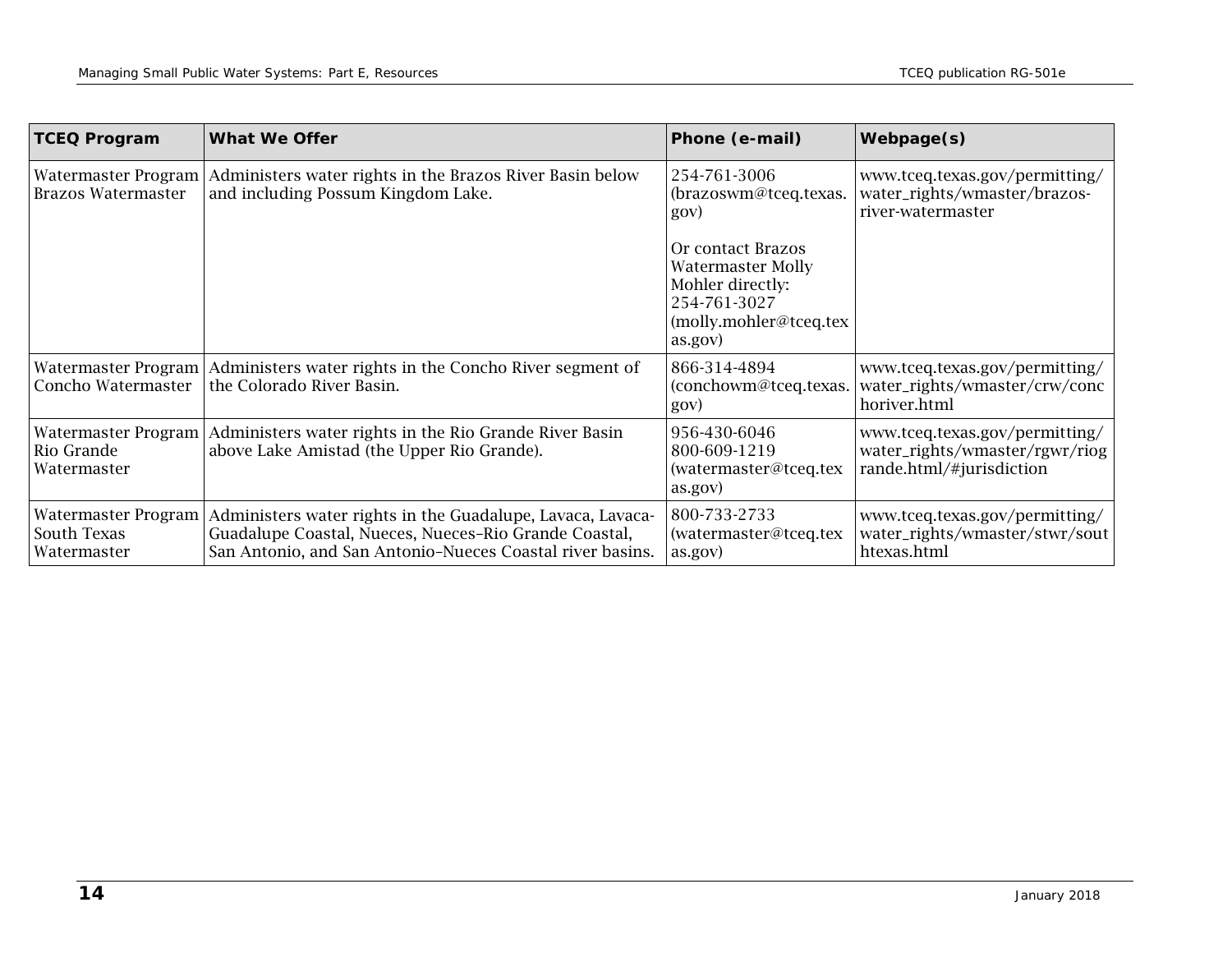#### **PWS Resources – Other Agencies, Trade Associations, and Nonprofits**

Contact information for other agencies, trade associations, and nonprofit organizations that may be helpful for PWS planning and management are listed in Table 3.

#### **Table 3. Contact Information for Other Agencies, Trade Associations, and Nonprofit Organizations**

<span id="page-14-0"></span>

| <b>Agency or</b><br>Organization                                              | Program or<br>Organization<br><b>Type</b> | <b>What They Offer</b>                                                                                                                                                         | <b>Phone</b><br>(e-mail)                      | <b>Webpage(s)</b>        |
|-------------------------------------------------------------------------------|-------------------------------------------|--------------------------------------------------------------------------------------------------------------------------------------------------------------------------------|-----------------------------------------------|--------------------------|
| Association of<br><b>State Drinking</b><br>Water<br>Administrators<br>(ASDWA) | Professional<br>association               | ASDWA is a national voice for state drinking water programs.                                                                                                                   | 703-812-9505                                  | www.asdwa.org            |
| Association of<br>Water Board<br>Directors - Texas                            | Professional<br>association               | An advocacy group for water utility districts and an industry<br>expert, providing leadership, education, and resources.                                                       | 281-350-7090                                  | awbd-tx.org              |
| American Water<br>Works Association<br>(AWWA)                                 | Nonprofit<br>organization                 | AWWA is a scientific and educational association dedicated<br>to managing and treating water. Provides resources, training,<br>and support.                                    | 800-926-7337<br>(service@awwa.org)            | www.awwa.org             |
| Communities<br>Unlimited - RCAP                                               | Nonprofit<br>organization                 | Provides technical assistance, training, and financial<br>assistance for small towns and rural communities (with<br>populations less than 10,000).                             | 903-261-9161 or<br>512-284-3000               | www.communitiesU<br>.org |
| Independent Water<br>and Sewer<br>Companies of<br>Texas (IWSCOT)              | Nonprofit<br>organization                 | IWSCOT is an association of privately owned water and sewer<br>utilities serving more than 100,000 consumers statewide that<br>provides education resources and presentations. | 512-346-4011<br>(IWSCOT@austin.tw<br>cbc.com) | iwscot.org               |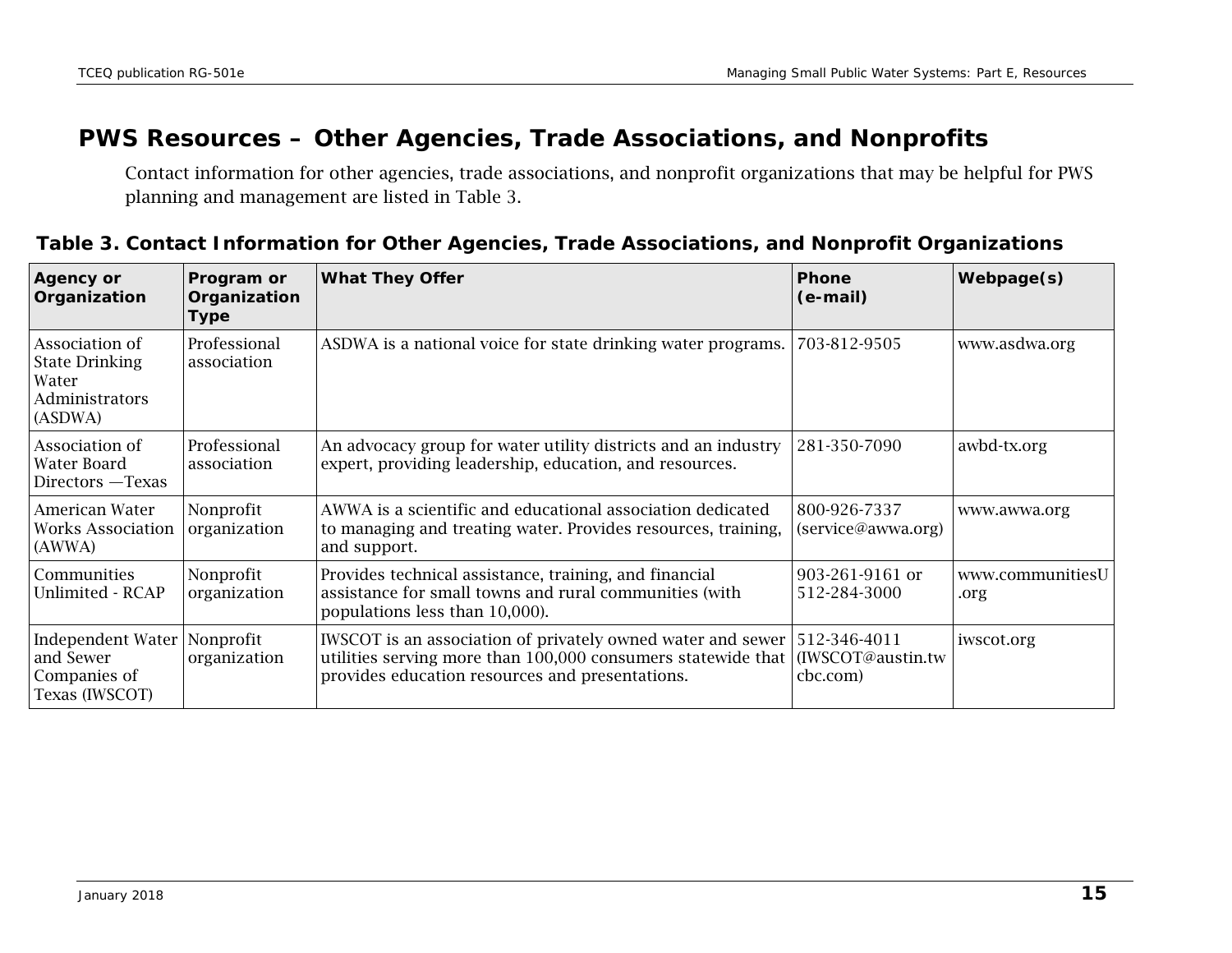| <b>Agency or</b><br>Organization                               | Program or<br>Organization<br><b>Type</b>                            | <b>What They Offer</b>                                                                                                                                                                                                                                                                                               | Phone<br>(e-mail)                         | Webpage(s)                                                                                   |
|----------------------------------------------------------------|----------------------------------------------------------------------|----------------------------------------------------------------------------------------------------------------------------------------------------------------------------------------------------------------------------------------------------------------------------------------------------------------------|-------------------------------------------|----------------------------------------------------------------------------------------------|
| Public Utility<br>Commission of<br>Texas (PUC)                 | <b>Water Utilities</b><br>Division                                   | Offers free one-on-one assistance to help conduct rate<br>studies, rate setting, accounting, and budgeting.<br>Professional contractors provide an existing, or proposed,<br>water, or sewer utility with support and guidance tailored to<br>utility's specific needs.                                              | 512-936-7405<br>(water@puc.texas.g<br>(OV | www.puc.texas.gov/<br>industry/water/util<br>ities/fmt.aspx                                  |
| <b>Texas Department</b><br>of Agriculture                      | The Water<br>Source                                                  | Provides online water and drought resources.<br>Oversees state and federal loans and grants for qualifying<br>utilities.                                                                                                                                                                                             | 512-463-7476                              | texasagriculture.go<br>v/home/production<br>agriculture/thewate<br>rsource.aspx              |
| <b>Texas Engineering</b><br><b>Extension Service</b><br>(TEEX) | Water and<br>Wastewater<br>Programs                                  | TEEX provides training and support for water utilities<br>management.                                                                                                                                                                                                                                                | 800-723-3811                              | teex.org/Pages/Pro<br>gram.aspx?catID=1<br>6                                                 |
| Texas Alliance of<br>Groundwater<br><b>Districts</b>           | Professional<br>association                                          | Provides educational and technical assistance to member<br>districts and the public.                                                                                                                                                                                                                                 | 512-596-3101                              | www.texasgroundw<br>ater.org                                                                 |
| <b>Texas AWWA</b><br>(TAWWA)                                   | Nonprofit<br>Organization                                            | TAWWA unites water professionals in Texas to protect public<br>health and water resources by advancing technology,<br>education, science, and management.                                                                                                                                                            | 512-238-9292<br>(help@tawwa.org)          | www.tawwa.org                                                                                |
| <b>Texas Department</b><br>of Public Safety                    | State agency                                                         | Guidance Document titled Drought Assistance Directory for<br>Public Officials and Drinking Water Utilities.                                                                                                                                                                                                          | N/A                                       | www.dps.texas.gov/<br>dem/CouncilsCom<br>mittees/droughtCo<br>uncil/droughtAssis<br>tDir.pdf |
| <b>Texas</b><br>Groundwater<br>Protection<br>Committee (TGPC)  | Association of<br>state agencies<br>and<br>groundwater<br>districts. | TGPC bridges the gap between state groundwater programs,<br>improves coordination between member agencies, and works<br>to protect groundwater.<br>Identifies areas where new or existing groundwater programs<br>could be enhanced, and improves coordination among<br>agencies involved in groundwater activities. | 512-239-4691                              | www.tgpc.state.tx.u<br>S                                                                     |
| <b>Texas Public</b><br><b>Works Association</b>                | Trade<br>association                                                 | A nonprofit association that promotes professional<br>excellence and public works awareness through education,<br>advocacy and the exchange of knowledge                                                                                                                                                             | 214-444-9596<br>(TPWA@outlook.co<br>m)    | www.tpwa.org                                                                                 |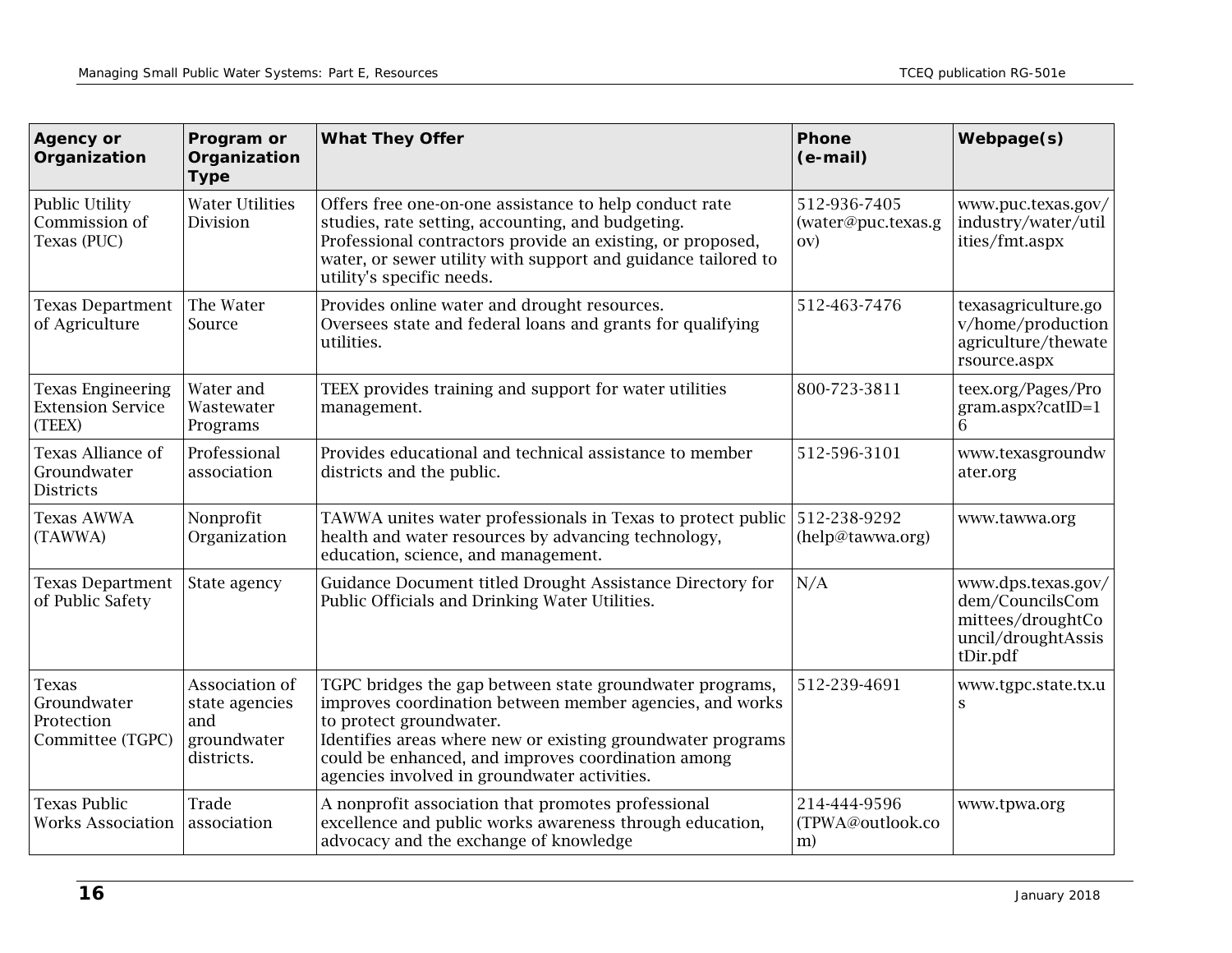| <b>Agency or</b><br>Organization | Program or<br>Organization<br><b>Type</b>       | <b>What They Offer</b>                                                                                                      | <b>Phone</b><br>(e-mail)        | Webpage(s)         |
|----------------------------------|-------------------------------------------------|-----------------------------------------------------------------------------------------------------------------------------|---------------------------------|--------------------|
| <b>Texas River</b><br>Authority  | Angelina-<br><b>Neches River</b><br>Authority   | Agency established by the state legislature, given authority to 936-632-7795<br>develop and manage the waters of the state. |                                 | www.anra.org       |
| <b>Texas River</b><br>Authority  | <b>Bandera County</b><br><b>River Authority</b> | Agency established by the state legislature, given authority to 830-796-7260<br>develop and manage the waters of the state. |                                 | www.bcragd.org     |
| <b>Texas River</b><br>Authority  | <b>Brazos River</b><br>Authority                | Agency established by the state legislature, given authority to<br>develop and manage the waters of the state.              | 254-761-3100 or<br>888-922-6272 | www.brazos.org     |
| <b>Texas River</b><br>Authority  | Guadalupe-<br><b>Blanco River</b><br>Authority  | Agency established by the state legislature, given authority to<br>develop and manage the waters of the state.              | 830-379-5822                    | www.gbra.org       |
| <b>Texas River</b><br>Authority  | Lavaca-Navidad<br><b>River Authority</b>        | Agency established by the state legislature, given authority to<br>develop and manage the waters of the state.              | 361-782-5229                    | www.lnra.org       |
| <b>Texas River</b><br>Authority  | Lower Colorado<br><b>River Authority</b>        | Agency established by the state legislature, given authority to<br>develop and manage the waters of the state.              | 512-473-3200 or<br>800-776-5272 | www.lcra.org       |
| <b>Texas River</b><br>Authority  | <b>Lower Neches</b><br><b>Valley Authority</b>  | Agency established by the state legislature, given authority to<br>develop and manage the waters of the state.              | 409-892-4011                    | www.lnva.dst.tx.us |
| <b>Texas River</b><br>Authority  | <b>Nueces River</b><br>Authority                | Agency established by the state legislature, given authority to 830-278-6810<br>develop and manage the waters of the state. |                                 | www.nueces-ra.org  |
| <b>Texas River</b><br>Authority  | <b>Red River</b><br>Authority                   | Agency established by the state legislature, given authority to 940-723-2236<br>develop and manage the waters of the state. |                                 | www.rra.texas.gov  |
| <b>Texas River</b><br>Authority  | Sabine River<br>Authority                       | Agency established by the state legislature, given authority to<br>develop and manage the waters of the state.              | 409-746-2192                    | www.sra.dst.tx.us  |
| <b>Texas River</b><br>Authority  | San Antonio<br><b>River Authority</b>           | Agency established by the state legislature, given authority to<br>develop and manage the waters of the state.              | 210-227-1373 or<br>866-345-7272 | www.sara-tx.org    |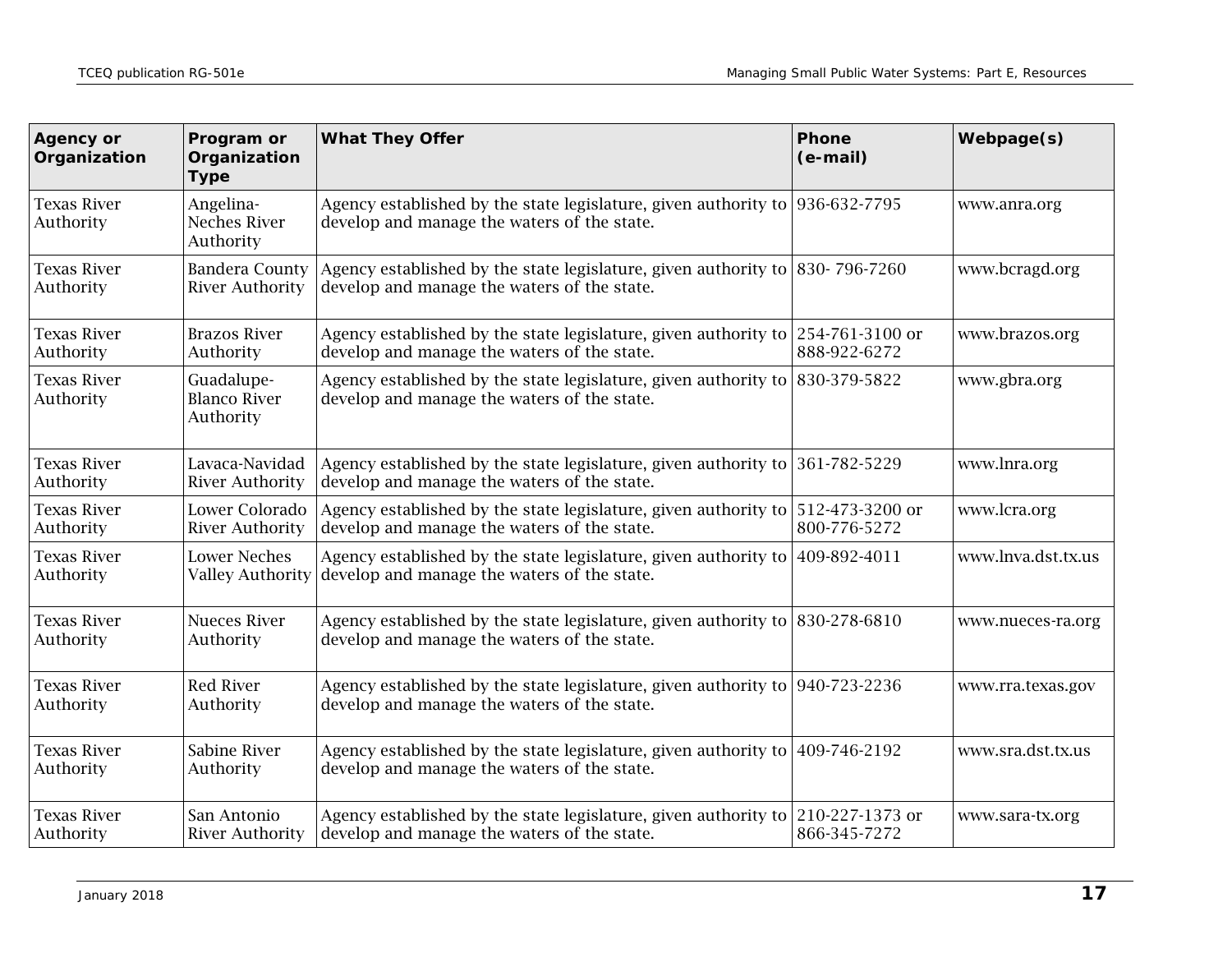| <b>Agency or</b><br>Organization                  | Program or<br>Organization<br><b>Type</b>       | <b>What They Offer</b>                                                                                                                                                                                                                                                                                                                                                                                                                                                                                                                       | Phone<br>(e-mail)                                         | Webpage(s)                                       |
|---------------------------------------------------|-------------------------------------------------|----------------------------------------------------------------------------------------------------------------------------------------------------------------------------------------------------------------------------------------------------------------------------------------------------------------------------------------------------------------------------------------------------------------------------------------------------------------------------------------------------------------------------------------------|-----------------------------------------------------------|--------------------------------------------------|
| <b>Texas River</b><br>Authority                   | San Jacinto<br><b>River Authority</b>           | Agency established by the state legislature, given authority to $ 936-588-3111$<br>develop and manage the waters of the state.                                                                                                                                                                                                                                                                                                                                                                                                               |                                                           | www.sjra.net                                     |
| <b>Texas River</b><br>Authority                   | <b>Trinity River</b><br>Authority               | Agency established by the state legislature, given authority to 817-467-4343 or<br>develop and manage the waters of the state.                                                                                                                                                                                                                                                                                                                                                                                                               | 877-872-4343                                              | www.trinityra.org                                |
| <b>Texas River</b><br>Authority                   | <b>Upper Colorado</b><br><b>River Authority</b> | Agency established by the state legislature, given authority to 325-655-0565<br>develop and manage the waters of the state.                                                                                                                                                                                                                                                                                                                                                                                                                  |                                                           | www.ucratx.org                                   |
| <b>Texas River</b><br>Authority                   | Upper<br>Guadalupe<br><b>River Authority</b>    | Agency established by the state legislature, given authority to $ 830-896-5445$<br>develop and manage the waters of the state.                                                                                                                                                                                                                                                                                                                                                                                                               |                                                           | www.ugra.org                                     |
| <b>Texas Rural Water</b><br>Association<br>(TRWA) | Trade<br>association                            | TRWA provides resources and training to serve, represent,<br>and support member water and wastewater utilities.                                                                                                                                                                                                                                                                                                                                                                                                                              | 512-472-8591                                              | www.trwa.org                                     |
| <b>Texas Water</b><br>Conservation<br>Association | Trade<br>association                            | An association of water professionals and organizations that<br>serves as a leader and advocate for water users.                                                                                                                                                                                                                                                                                                                                                                                                                             | 512-472-7216                                              | www.twca.org                                     |
| <b>Texas Water</b><br>Development<br>Board (TWDB) | State agency                                    | Provides leadership, information, education, and support for<br>planning, financial assistance, and outreach for the<br>conservation and responsible development of water.<br>Collects and shares water-related data.<br>Assists with regional planning and preparing the state water<br>plan for the development of the state's water resources.<br>Administers cost-effective financial assistance programs for<br>the construction of water supply, wastewater treatment,<br>flood control, and agricultural water conservation projects. | 512-463-7847                                              | www.twdb.texas.go<br>$\mathbf{V}$                |
| <b>TWDB</b>                                       | Financial<br>Assistance<br>Programs             | Offers a variety of cost-effective loan and grant programs<br>that provide for the planning, acquisition design and<br>construction of water related infrastructure and other water<br>quality improvements.                                                                                                                                                                                                                                                                                                                                 | 512-463-0991<br>(Financial_Assistan<br>ce@twdb.texas.gov) | www.twdb.texas.go<br>v/financial/index.as<br>p   |
| <b>TWDB</b>                                       | Groundwater<br>Resources<br>Division            | Collect, interpret, and provide accurate, objective<br>information on the groundwater resources of Texas.<br>Monitor groundwater levels and groundwater quality in 9<br>major and 21 minor aquifers,                                                                                                                                                                                                                                                                                                                                         | 512-936-0871<br>(david.thorkildsen@<br>twdb.texas.gov)    | www.twdb.texas.go<br>v/groundwater/ind<br>ex.asp |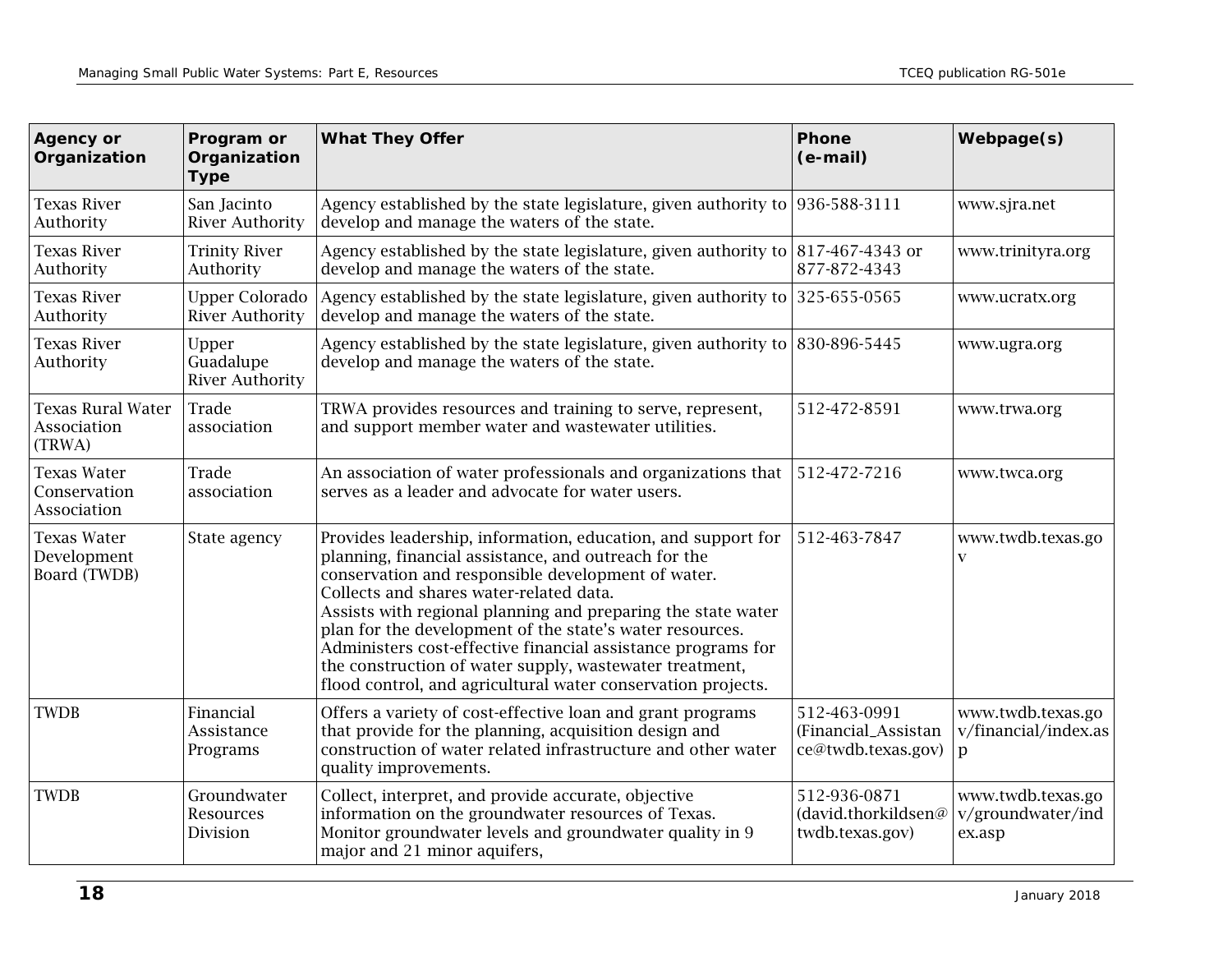| <b>Agency or</b><br>Organization | Program or<br>Organization<br><b>Type</b> | <b>What They Offer</b>                                                                                                                                                                                                                                                                                                        | Phone<br>(e-mail)                                                                                                                                                                                                                                   | Webpage(s)                                                                |
|----------------------------------|-------------------------------------------|-------------------------------------------------------------------------------------------------------------------------------------------------------------------------------------------------------------------------------------------------------------------------------------------------------------------------------|-----------------------------------------------------------------------------------------------------------------------------------------------------------------------------------------------------------------------------------------------------|---------------------------------------------------------------------------|
| <b>TWDB</b>                      | <b>Leak Detection</b>                     | TWDB has leak detection equipment that utilities in Texas<br>may borrow for free. This program will aid the utility in<br>reducing water loss by locating leaks within the distribution<br>system and verifying flow rates from production meters.                                                                            | Use the loan forms<br>on the leak<br>detection webpage<br>to request<br>equipment.                                                                                                                                                                  | www.twdb.texas.go<br>v/leak-<br>detection.asp                             |
| <b>TWDB</b>                      | Publications                              | TWDB publications that may be helpful to PWS planning and<br>operation include reports, user manuals, and loan and grant<br>program information sheets.                                                                                                                                                                       | Call 512-463-8337<br>to order hard<br>copies of TWDB<br>publications.                                                                                                                                                                               | www.twdb.texas.go<br>v/publications                                       |
| <b>TWDB</b>                      | Surface Water<br>Division                 | Provides scientific and engineering expertise associated with<br>data collection, analysis and modeling of surface waters in<br>Texas to ensure the continued availability of water supplies<br>and the maintenance of the ecological health and<br>productivity of Texas rivers, streams, reservoirs, bays and<br>estuaries. | 512-463-7847                                                                                                                                                                                                                                        | www.twdb.texas.go<br>v/surfacewater/ind<br>ex.asp                         |
| <b>TWDB</b>                      | Water<br>Resources<br>Planning            | Collects and compiles planning data;<br>Administers regional and state water planning processes.<br>Maintains the Regional Water Planning Database.<br>Coordinates the inter-agency financial assistance loan review<br>process.<br>Conducts socio-demographic data analyses.<br>Manages the Water Use Survey program.        | Central Office:<br>512-463-6277<br>Team 1, Regions<br>A, O, E, F: 512-<br>463-6021<br>Team 2, Regions<br>$\bullet$<br>G, B: 512-475-<br>1128<br>Team 3, Regions<br>$\bullet$<br>C, D: 512-475-<br>4816<br>Team 4, Regions<br>H, I: 512-463-<br>0250 | www.twdb.texas.go<br>v/waterplanning                                      |
| <b>TWDB</b>                      | <b>Water Loss</b><br>Audit                | TWDB resource to provide water-loss audit assistance.                                                                                                                                                                                                                                                                         | N/A                                                                                                                                                                                                                                                 | www.twdb.texas.go<br>v/conservation/mu<br>nicipal/waterloss/i<br>ndex.asp |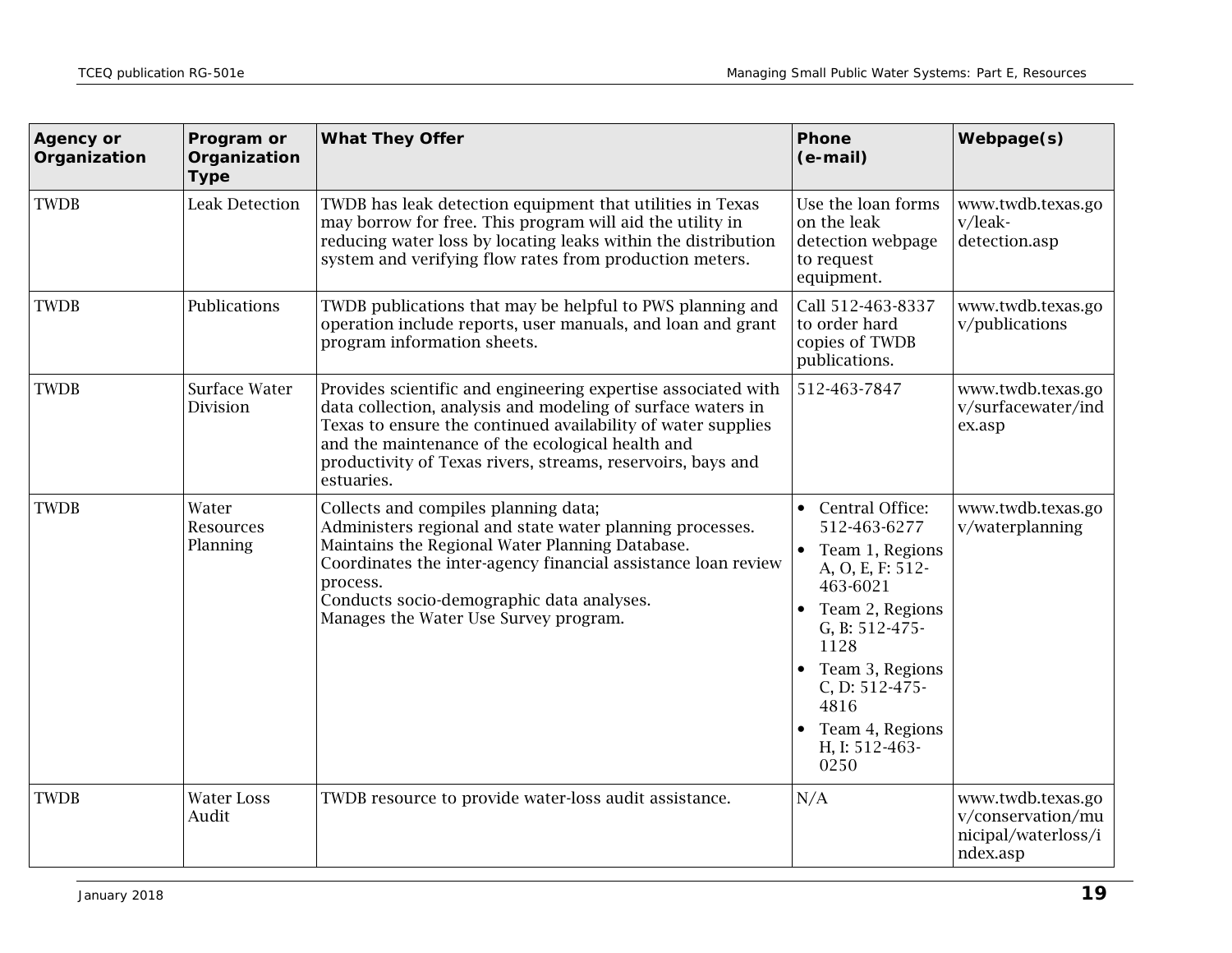| <b>Agency or</b><br>Organization                                             | Program or<br>Organization<br><b>Type</b>                  | <b>What They Offer</b>                                                                                                                                                                                                                                                                                                            | Phone<br>(e-mail)                                                                                       | Webpage(s)                                                                                                                   |
|------------------------------------------------------------------------------|------------------------------------------------------------|-----------------------------------------------------------------------------------------------------------------------------------------------------------------------------------------------------------------------------------------------------------------------------------------------------------------------------------|---------------------------------------------------------------------------------------------------------|------------------------------------------------------------------------------------------------------------------------------|
| <b>TWDB</b>                                                                  | Water<br>Resources<br>Planning                             | Collects, analyzes, and disseminates water-related data; and,<br>by provides other services necessary to aid in planning and<br>managing the state's water resources.                                                                                                                                                             | N/A                                                                                                     | www.twdb.texas.go<br>v/waterplanning                                                                                         |
| <b>TWDB</b>                                                                  | Water Use,<br>Projections &<br>Planning                    | Collects, reports, and projects water use.                                                                                                                                                                                                                                                                                        | 512-936-0829<br>(kevin.kluge@twdb.<br>texas.gov)                                                        | N/A                                                                                                                          |
| <b>Texas Water</b><br>Infrastructure<br>Coordination<br>Committee<br>(TWICC) | Trade<br>association                                       | TWICC is a group of local, state, and federal agencies that<br>collaborate to identify issues with water and wastewater<br>infrastructure and compliance, and to seek affordable,<br>sustainable, and innovative funding strategies for the<br>protection of public health and efficient use of government<br>resources in Texas. | See Contact<br>Information<br>webpage at<br><www.twicc.org co<br="">ntact/index.asp&gt;</www.twicc.org> | www.twicc.org                                                                                                                |
| <b>Texas Water</b><br>Quality<br>Association                                 | Trade<br>association                                       | Represents household, commercial, and industrial water<br>quality improvement industry in Texas.                                                                                                                                                                                                                                  | 361-573-6707                                                                                            | twqa.org                                                                                                                     |
| <b>Texas Water</b><br><b>Utilities</b><br>Association                        | Trade<br>association                                       | Provided training programs, technical publications, and<br>mutual problem-solving opportunities to water utilities.                                                                                                                                                                                                               | 888-367-8982                                                                                            | www.twua.org                                                                                                                 |
| <b>United States</b><br>Department of the<br>Interior                        | Reclamation,<br>Great Plains,<br>Current<br>Reservoir Data | Posts data for four minor Texas reservoirs.                                                                                                                                                                                                                                                                                       | N/A                                                                                                     | www.usbr.gov/gp-<br>bin/arcweb_sanford<br>.pl                                                                                |
| <b>United States</b><br>Environmental<br>Protection Agency.                  | Federal agency                                             | Guidance document titled, Strategies for Saving Energy at<br>Public Water Systems.                                                                                                                                                                                                                                                | N/A                                                                                                     | www.epa.gov/docu<br>ments/epa816f130<br>04.pdf                                                                               |
| <b>United States</b><br><b>Geological Survey</b>                             | Water Data                                                 | Surface water level and streamflow data.                                                                                                                                                                                                                                                                                          | N/A                                                                                                     | • waterdata.usgs.g<br>ov/tx/nwis/curr<br>ent?type=lake<br>waterdata.usgs.g<br>$\bullet$<br>ov/tx/nwis/curr<br>ent/?type=flow |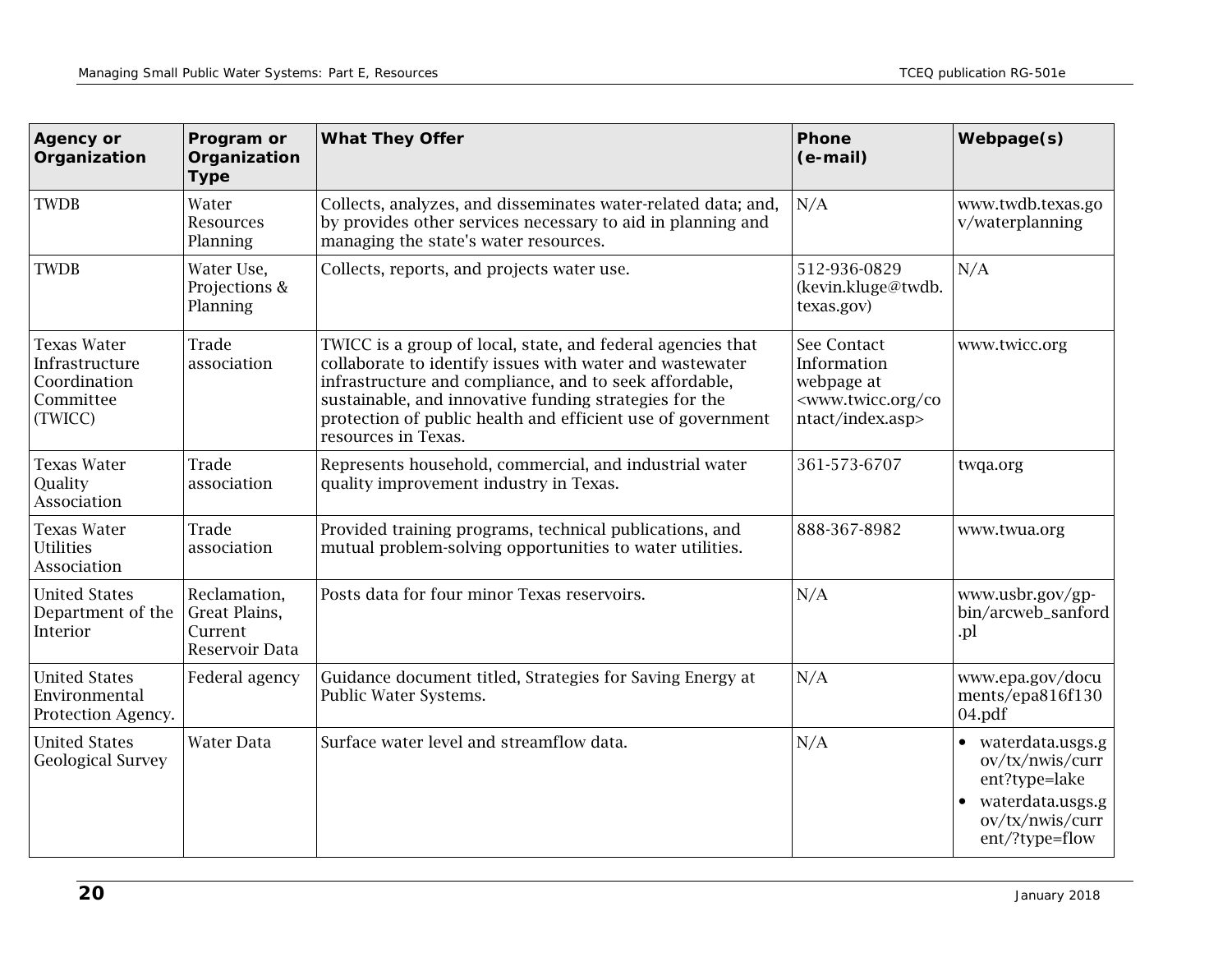| <b>Agency or</b><br>Organization                | <b>Program or</b><br>Organization<br><b>Type</b> | <b>What They Offer</b>                                                                                                                                                | <b>Phone</b><br>(e-mail)         | <b>Webpage(s)</b> |
|-------------------------------------------------|--------------------------------------------------|-----------------------------------------------------------------------------------------------------------------------------------------------------------------------|----------------------------------|-------------------|
| United States<br><b>Geological Survey</b>       | Texas Water<br><b>Science Center</b>             | Provides real-time stream stage and stream flow, water<br>quality, and groundwater levels for more than 650 sites in<br>Texas, including continuously monitored site. | 512-927-3500                     | tx.usgs.gov       |
| Water<br>Environment<br>Association of<br>Texas | Trade<br>association                             | Nonprofit that provides technical and educational resources.                                                                                                          | 512-693-0060<br>(julie@weat.org) | www.weat.org      |
| Water<br>Environment<br><b>Federation</b> (WEF) | Nonprofit<br>Organization                        | WEF provides technical education and training for thousands<br>of water quality professionals.                                                                        | 1-800-666-0206                   | www.wef.org       |